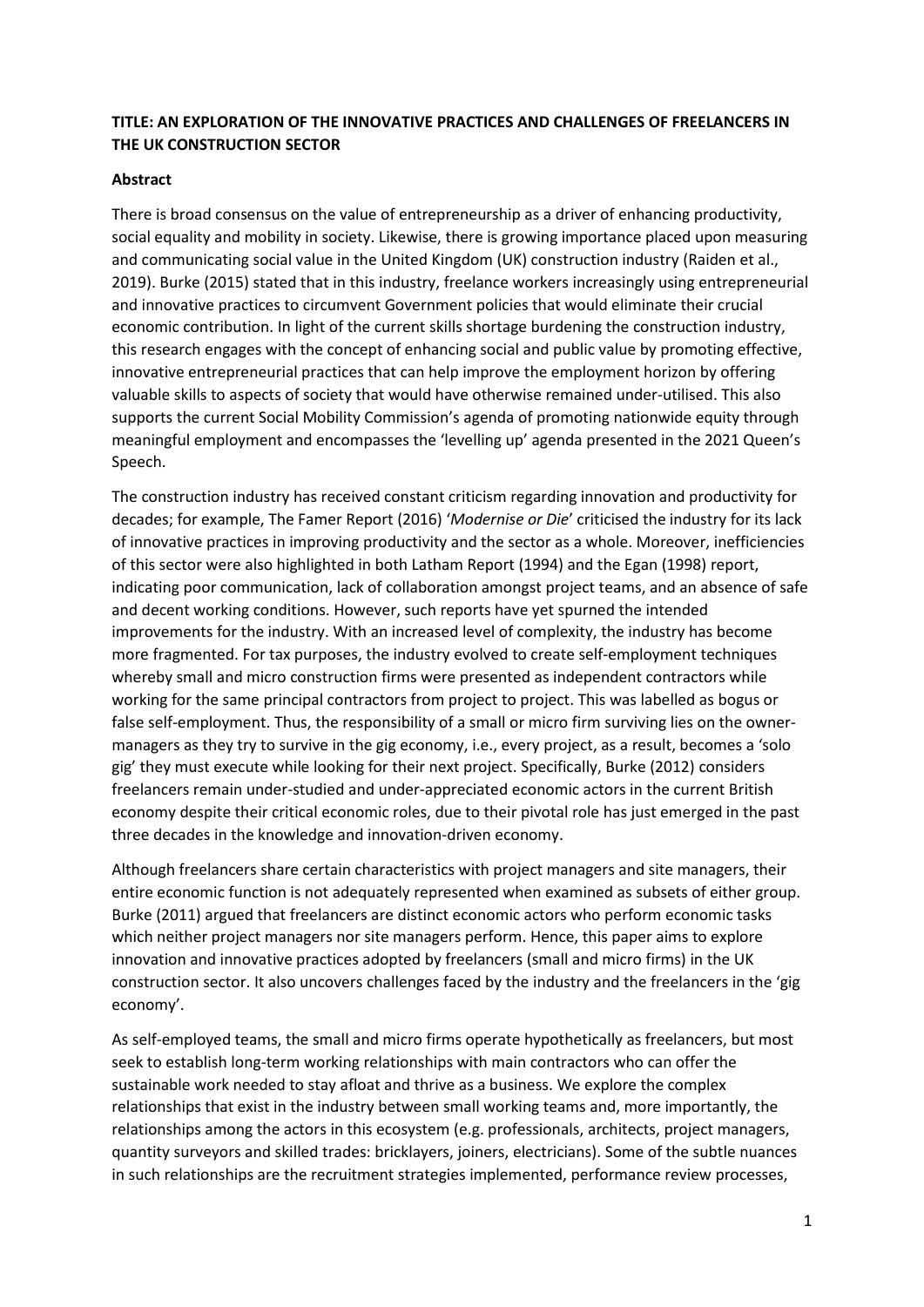trust and support amongst teams and ensuring longevity. While previous research have overlooked the innovative approaches adopted by a small or micro firm to thrive in such a competitive industry, this research endeavours to theorise such strategies. Furthermore, practices of small and micro construction firms are often classified as informal and, as such, tend to be discounted as innovative and effective.

Using a qualitative research approach, multiple ethnographic case studies were conducted on seven different construction projects. Data collection instruments included semi-structured interviews, non-participant observations and focus group discussions. Thematic analysis was conducted using QSR NVivo in generating codes for the in-depth data analysis, including themes reviewed from the literature and emerging themes identified through the data collection process and initial data analysis.

Initial findings on innovative practices adopted by small and micro firms include experienced workers utilising tacit knowledge in delivering experiential learning to newer workers on less complex tasks. Hence, circumventing the traditional formal training systems and processes, which are often bureaucratic and less efficient, while ensuring productivity is not significantly affected. Safety practices on site are designed to be reflective of emerging situations, thereby allowing pragmatic solutions to be implemented immediately. In contrast, atypical safety issues on larger projects and their potential solutions require authorisation from managers who are often removed from the situations and lack the familiarity of the ongoing issues. This creates a two-fold issue, i.e., firstly, the time lost in gaining approval for the solution and secondly, a solution that may not address the problem appropriately. Moreover, unorthodox recruitment methods prior to the formal contractual processes were used to ensure that the 'right' workers who are already vetted through techniques were recruited. 'Word of mouth' is crucial in the recruitment phase, and a worker can fail based on the recommendation (or lack of) from other workers. In addition, the owner-mangers of these small firms build informal alliances with project managers and site managers in order to ensure a long-term relationship can sustain further project awards. As subcontractors, they have to submit tenders to be included in bids; however, their established relationships with the principal contractors often result that they can be offered a lenient review on the bureaucratic aspects as they are known to be able to execute the jobs successfully even though their 'paperwork' may have gaps.

Furthermore, the small and micro firms form working bonds with other teams on site and support each other to move from project to project collaboratively and ensure the continuity of the established familiarity and networks. The key challenges to innovative practices adopted by the small and micro firms are the lack of recognition by principal contractors and policymakers. This thus suppresses their 'good' practices from being included in best practice conversations. Large principal contractors have often argued that the inability to capture the informal practices used by small and micro firms gives way to liabilities as there is less scrutiny on their work practices. This includes the accountability that comes with formalised work procedures.

This paper offers a much-needed contribution to the construction industry by exploring the critical insight of innovative practices adopted, which may benefit other fields with relatable characteristics. It uncovers the employment challenges, especially the aspects of skills shortage faced by the industry and have often been overlooked despite it accounts for more than 90% of the workforce and employs 7% of the national labour force. It also has implications for policymakers seeking to improve employment in general and in the construction sector, in particular. It also offers theoretical contributions to the academic understanding of innovative practices adopted by freelancers in small and micro firms as they endeavour to thrive in the construction sector.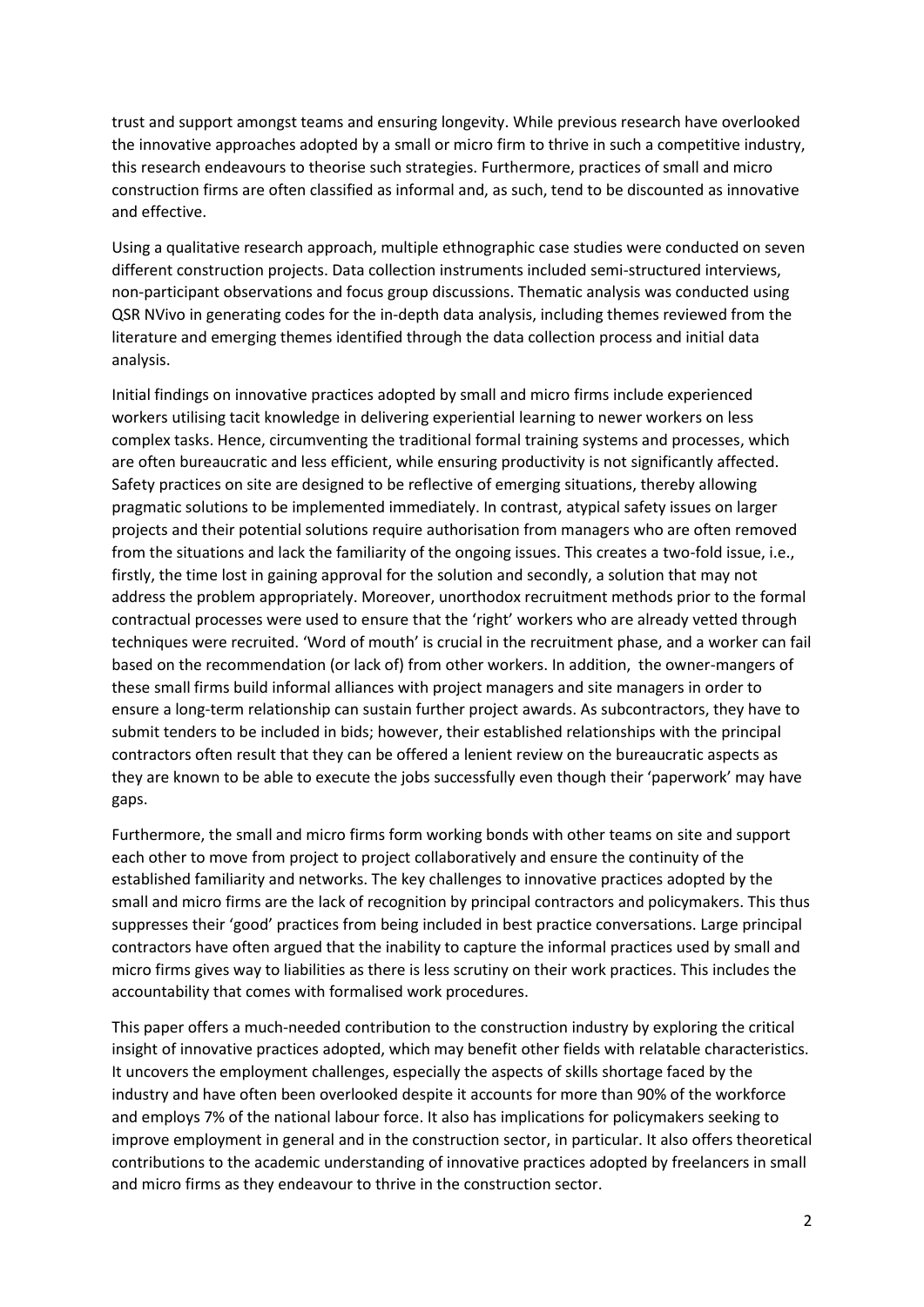The findings contribute to the government's 'levelling up' agenda, which seeks to improve employment records and enhance social mobility, significantly being adversely impacted by BREXIT and coronavirus pandemic. Moreover, such an understanding may be applicable to other sectors that rely heavily on freelancers, e.g., the events industry.

**Keywords:** Freelancers; Shared Economy; Innovation; UK Construction Industry; Skills and Employment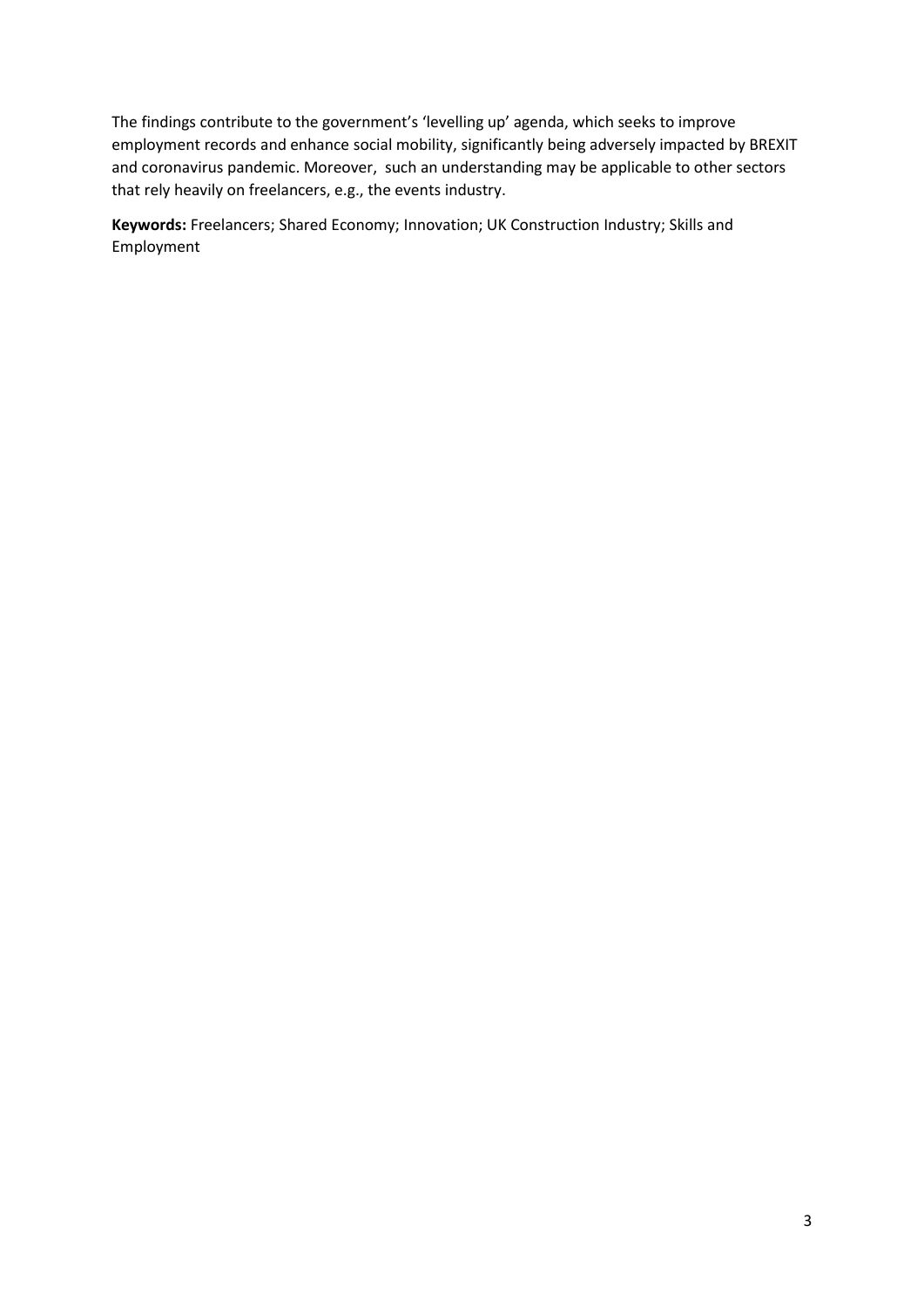# **1. Introduction**

The term entrepreneurship has been used inconsistently (Bennett and Dann, 2000): it ranges from indicating small business ownership, self-employment through freelance work, the use of innovative approaches to approach market opportunities (Schumpeter, 1934). Moreover, Welter (2011) highlighted that entrepreneurship is contextual. The gig economy markets entrepreneurship by promising a flexible, self-directed workplace, and limitless earnings can be at their fingertips through app-enabled work (Ravenelle, 2019). While risk and autonomy are commonly associated with entrepreneurship and found in gig work (Ravenelle, 2017; Smith, 2016), freelancers and independent contractors often face restrictive workplace policies that appear to be at odds with the workplace autonomy inherent in entrepreneurship. However, van de Born and van Witteloostuijn (2013) defined freelancers are a hybrid of employees and entrepreneurs. On the one hand, they are employees because large companies hire them to work on a specific project for a specific period.

On the other hand, they also work as entrepreneurs for their rewards without any organisational security or assistance. This paper utilises Cantillon's (1755/1931) original definition of an entrepreneur as an individual engaged in self-employment. We define entrepreneurs as freelancers who are independent contractors or individuals who work for a company.

There is broad consensus on the value of entrepreneurship as a driver of enhancing productivity, social equality and mobility in society. This is further enhanced by the changing patterns of the modern workplace with innovation such as industry 4.0 and the internet of things (IoT) setting new standards and identifying new opportunities regarding how work is completed and communicated (Yang et al., 2019). Shared economy and coworking space are becoming an emerging and more acceptable approach for young digital nomads and knowledge workers (Morisson, 2019), and as an intentioned collaboration between independent workers (Waters-Lynch and Potts, 2017). Likewise, in the freelance marketplaces, different types of projects are posted related to different fields, skills and professions, typically related to information technology and programming field where the internet is a huge enabler and nature of the work involved.

The construction industry produces a nation's infrastructure to support economic growth and is also one of the main drivers of economic growth (Chiang et al., 2015). Likewise, there is growing importance placed upon measuring and communicating social value in the UK construction industry (Raiden et al., 2019). The scholarly literature demonstrates that the construction industry has a significant impact on the environment (Chan et al., 2009; Chen et al., 2010; Shen et al., 2007), as well as on social and economic life (Darko and Chan, 2017; Geng et al., 2012). However, the construction industry has received continuous criticism regarding innovation and productivity for decades. For example, The Famer Report (2016) '*Modernise or Die*' criticised the industry for its lack of innovative practices in improving productivity and the sector as a whole.

Moreover, inefficiencies of this sector were also highlighted in both Latham Report (1994) and the Egan (1998) report, indicating poor communications, lack of collaboration amongst project teams, and an absence of safe and decent working conditions. However, such reports have yet spurned the intended improvements for the industry. With an increased level of complexity, the industry has become more fragmented. For tax purposes, the industry evolved to create self-employment techniques whereby small and micro construction firms were presented as independent contractors while working for the same principal contractors, labelled as bogus or false self-employment. Thus, the responsibility of a small or micro firm surviving lies on the owner-managers as they try to survive in the gig economy, that is, execute every project as a 'solo gig' while looking for their next project.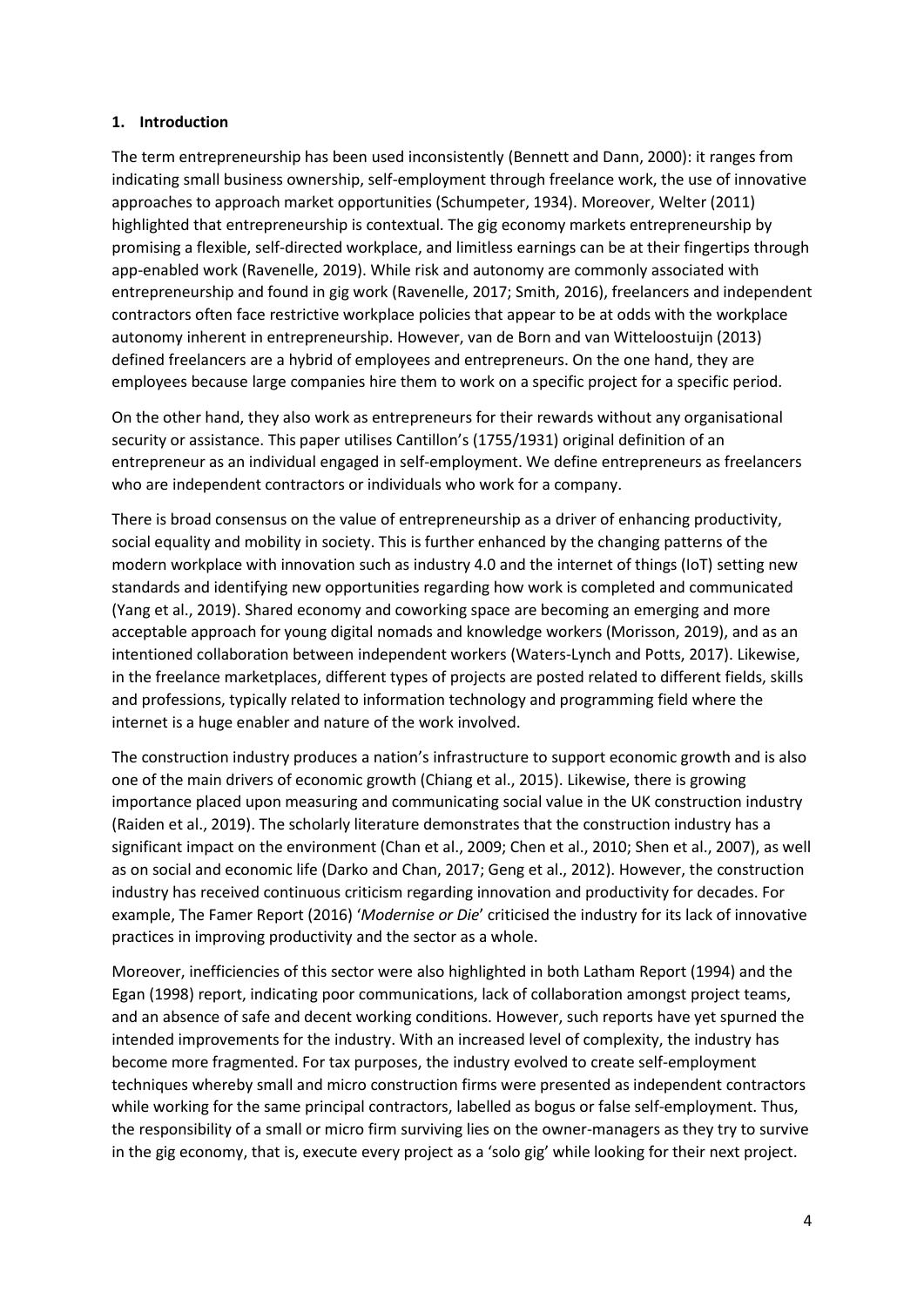The gig economy promises to bring entrepreneurship to the masses, yet little is known of the role and impact on recruiting and sustaining independent workers in general and the construction sector. One of the main challenges is that the construction supply chain (CSC) is very fragmented and typically involve tens to hundreds of firms supplying materials, components and a wide range of construction services (Cheng et al., 2010). Hundreds of agents played parts in the ecosystems, such as Project Managers, Main Contractors, Architects, Quantity Surveyors, Structural Engineers, M and E Engineers, Sub-Contractors, Component manufacturers (Saini et al., 2019). We are aware of the negative outcome of such fragmentation; we also consider this fragmentation to enable small firms to contribute and survive in the sector. Burke (2015) stated that freelance workers increasingly use entrepreneurial and innovative practices to circumvent Government policies that eliminate their crucial economic contribution.

Moreover, a negative awareness of improvement in skills of workforce and increase of exploiting skills is recorded. In light of the current skills shortage burdening the construction industry, this research engages with the concept of enhancing social and public value by promoting effective, innovative entrepreneurial practices that can help improve the employment horizon by offering valuable skills to aspects of society that would have otherwise remained underutilised. This also supports the current Social Mobility Commission's agenda of promoting nationwide equity through meaningful employment and encompasses the 'levelling up' agenda presented in the 2021 Queen's Speech.

In line with Greenwood et al. (2011), this research assumed that within different contexts, both at the personal and social level, a variety of actors with different reasons, logic and self-perceptions of their entrepreneurial actions should exist. Our study widens the picture of different groups of "everyday entrepreneurs" (Welter et al. 2017) and enhances the understanding of the enterprising of ordinary people (Gelderen 2000; Mueller et al. 2012) in contemporary societies within the UK construction sector. Specifically, Burke (2012) considers freelancers remain under-studied and under-appreciated economic actors in the current British economy despite their critical economic roles, due to their pivotal role has just emerged in the past three decades in the knowledge and innovation-driven economy.

The aim and added value of this paper consist of exploring innovative approaches and practices in the UK construction sector used by freelancers to secure and sustain contracts within construction projects and manage contractor-client relationships. First of all, the study contributes to exploring new ways and practices among freelancers in the UK construction industry, bolstering the wellknown concept of entrepreneurship variety (Gartner 1989) and innovations (Bygballe and Ingemansson, 2014). Secondly, it demonstrates how micro-environmental factors and major societal changes interact to shape entrepreneurial aspirations. (Boyd and Vozikis, 1994). Third, it widens the use of phenomenon-driven research, which asks questions and frames study in terms of the phenomenon's importance and the lack of a plausible existing theory (Eisenhardt and Graebner, 2007) by providing a contextual understanding.

This paper has theoretical implications for both gig economy workers and managers. It also has practical implications for how various actors in the ecosystems in the construction sector can encourage entrepreneurship and innovation. It uncovers the employment challenges, especially the aspects of skills shortage faced by the industry and have often been overlooked despite it accounts for more than 90% of the workforce and employs 7% of the national labour force. It also has implications for policymakers in seeking improved employment in general and in the construction sector. The findings contribute to the government's 'levelling up' agenda, which seeks to improve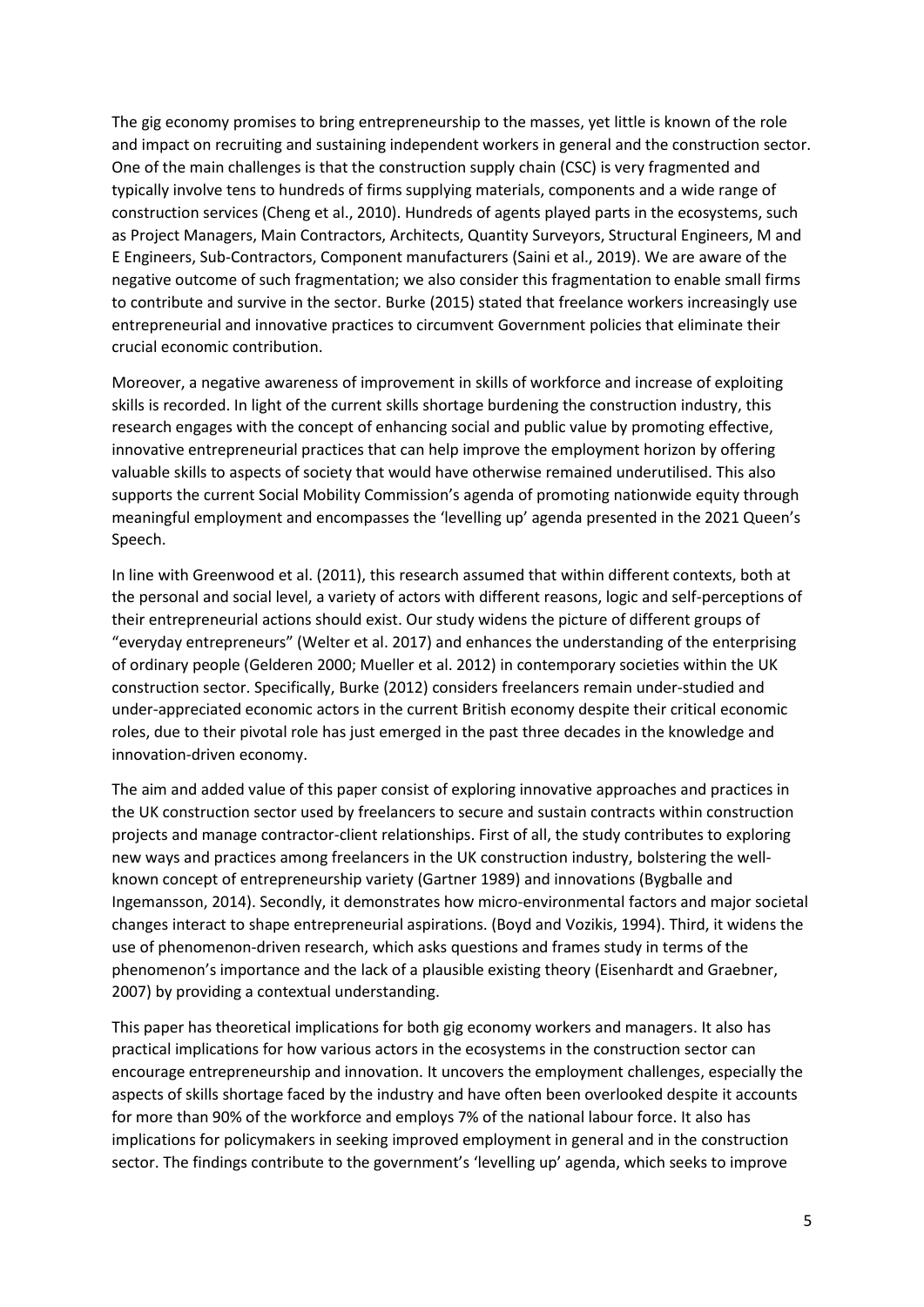employment records and enhance social mobility, significantly being adversely impacted by BREXIT and coronavirus pandemic.

Our research questions are as follows: what are the specific innovative approaches and practices used by freelancers in the UK construction sector in securing a contract and sustaining client relationships? What are the roles of personal factors, human capital and the social context in understanding these freelancers and their social values? What are the challenges of the freelancers in the UK construction sector, and what practical advice can be recommended? To answer these questions, a qualitative research approach was used through multiple ethnographic case studies that were conducted on seven different construction projects.

The remainder of this paper is organised as follows. Section 2 presents our theoretical concepts and literature review. We describe data and methodology in Section 3. Empirical findings and results are discussed in Section 4. We conclude the paper with remarks and its relevance to entrepreneurship theory and implications for managers and policymakers.

# **2. Theoretical concepts and Literature Review**

# **2.1 Knowledge, Innovation and Organisation**

Scholars argue that an organisation is a body of knowledge and that this information is significantly more valuable than its physical assets if it is successfully leveraged through innovative practices (Cavusgil et al., 2003; Gonzalez and Melo, 2018). Likewise, Kotabe, Martin and Domoto (2003) considered that organisations no longer rely solely on internal idiosyncrasies for competitiveness but rather through collaborative initiatives within the supply network. It was argued that an organisation's competitiveness is a function of both its capabilities and the supplier network providing inputs to the organisation (Modi and Mabert, 2007), which further prompted the need for knowledge transfer in the supply networks. Echoing this, Monczka et al. (2010) argued that innovative organisations that have relied on internal research and development are increasingly relying on external suppliers for innovation as part of their competitive strategies and leveraged through collaboration between buyers and suppliers.

Knowledge transfer (KT) is how an organisation knowledge, skills, ideas, and experiences are exchanged between a buyer and a supplier. (Zhao, 2013) and, in turn, improve the performance. The concept of KT and knowledge management (KM) has been extended to the field of supply chain management in recent years. Knowledge exists in tangible and intangible forms that can be explained and not be explained, known as explicit and tacit knowledge, respectively (Egbu and Robinson, 2005). Chugh (2017) highlights that it is important for organisations to identify where this knowledge is located so that it can be exploited for organisational success. Tacit knowledge represents knowledge based on the experience of individuals, expressed in human actions in the form of evaluation attitudes, points of view, commitments and motivation (Nonaka et al., 2000). In contrast, explicit knowledge is codifiable knowledge that is inherent in non-human storehouses, including organisational manuals, documents, and databases (Pathirage et al., 2008). In the context of supply-buyer relationships, Zhao (2013) outlines that tacit knowledge begins with individuals such as a member of the buyer organisation (e.g. a design engineer), it is then transformed through collaboration (e.g. new product development project) into the entire system of the buyer and supplier.

Formal education provides individuals with explicit knowledge in the construction industry, as it does in any other environment (Bartholomew, 2008). However, the knowledge they need to become effective professionals or tradesmen comes later from practice, which falls under the tacit aspect of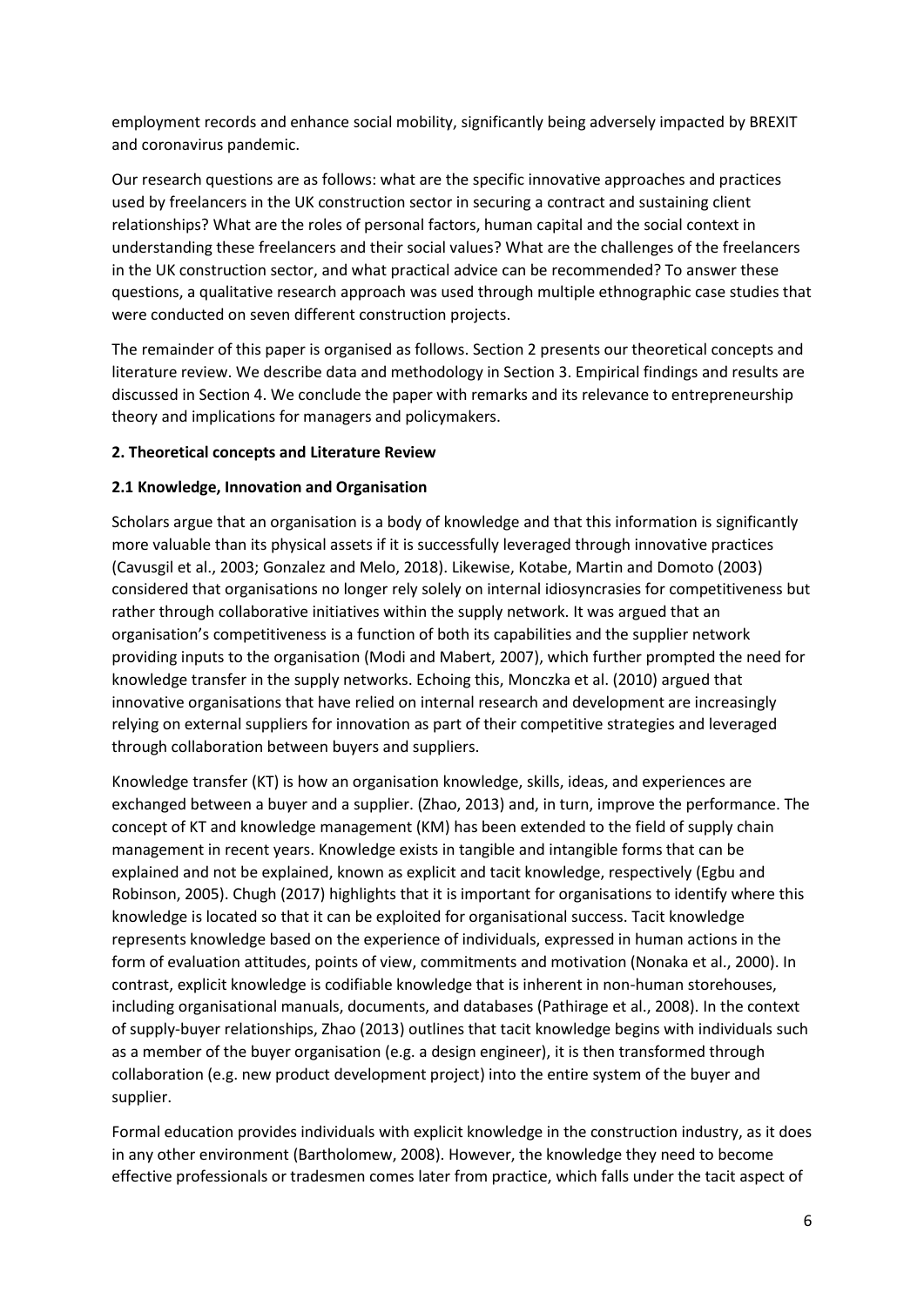knowledge. 'Tacitness' is a matter of degree, and 'we all know more than we can tell' (Bartholomew, 2008, p.22), which mirrors the early argument made by Polanyi (1966), who referred to 'tacit knowing' as a process rather than a form of knowledge. Winter and Lasch (2016) articulated that supplier innovation entails improvement in the product and processes that result in efficiencies and responsive delivery due to tacit knowledge application by the supplier.

Despite tacit knowledge being critical to organisational innovation and competitiveness, it has not been thoroughly examined within the buyer-supplier collaboration context (Pérez-Salazar et al., 2017). Previous research on tacit knowledge transfer through research and development (R&D) has predominantly focussed on the corporate sector, disregarding the supply chain context (Chugh, 2017). Moreover, innovation practices differ widely from one organisation to another, and it was argued that traditional ways of working in construction generated many problems associated with fragmentation in CSCs, which hinders the integration of construction knowledge (Nasrun et al., 2014).

# **2.2 Freelancers, Entrepreneurship and Construction Industry**

Freelance marketplaces offer a diverse range of freelancers, as well as many types of projects relating to various disciplines, skills, and professions. They may establish a lucrative independent company with little capital and the freedom to work virtually anywhere and at any time (Walter, 2013). Freelance is defined as an intersection of the categories of 'self-employment' and 'entrepreneurship'. It is a type of self-employment and is characterised by an individual working without a long-term contract and being hired to perform just a particular type of work (Baitenizov and Patlasov, 2016). Typically, they are associated with a generally high intellectual potential and actively using modern information, communication and other technologies, and are the representatives of the creative class (Florida, 2002). In the late 20<sup>th</sup> century, freelance was extended and used for skilled services such as graphic design, advertising, marketing, etc.

A study by Bögenhold et al. (2014) shows that the categories of entrepreneurship, self-employment and freelance intersect and complement each other. Self-employment is often understood as working for oneself, the simplest form of entrepreneurial activity. One of the forms of selfemployment that is being addressed in such a broad sense is freelance. A freelancer is a person working without a long-term contract and hired to perform just a certain type of work (Baitenizov and Patlasov, 2016). The scope of the term "freelancer" is limited to professional work in the sphere of highly qualified services, the provision of which is based primarily on information and knowledge. Hence, freelance is perceived as a new integrated form of entrepreneurship and self-employment embedded in innovative systems. However, in reviewing the literature on self-employment and freelance between 1970-2017 for nearly four decades, less than 0.01% of all innovation studies concern the subject of freelance (Baitenizov et al., 2019).

In an ever-growing competitive business environment, organisations are forced to innovate. Winch and Courtney (2007), based on Howells (2006), construed the role of innovation brokers within the construction sector and defined innovation brokers as organisations that act in a liaison role between the sources of new ideas and the users of those ideas. They can act as information intermediaries and helping firms to become aware of emerging technologies, capabilities and competencies (Blayse and Manley 2004, p.148). However, due to its products' project-based and technology-intensive nature, the construction sector struggles to accomplish what other sectors managed to achieve (Haugbolle et al., 2015).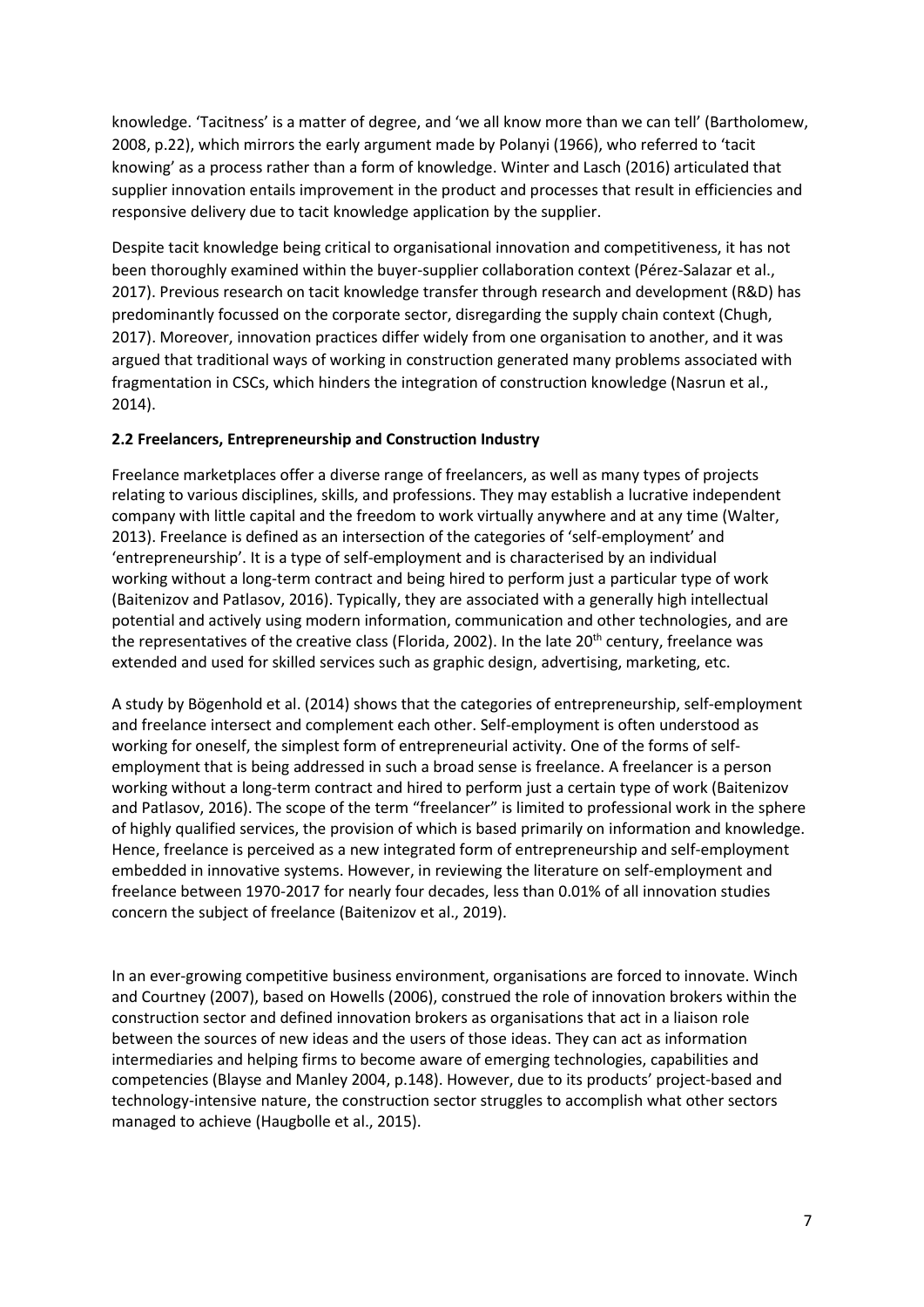## **2.3 Innovation and culture**

Innovative practices may be conceptualised as rational actions that businesses carry out to overcome negative operational and other recurring challenges and their survival. Although there is a substantial body of literature on the subject of innovation delivery by construction firms, it tends to focus on large businesses, leaving the experience of SMEs largely unreported. In smaller firms, understanding innovation is not easy to comprehend without a visible organisational culture that promotes the firm to innovate.

Innovation frequently occurs by heuristic adoption in the construction industry and can range from gradual to radical or discontinuous in nature, depending on the degree of departure from current practice and the interconnectedness to other components and systems (Slaughter 1998). Schein (2004) articulated three cultural manifestations levels: artefacts, espoused values and beliefs, and underlying assumptions. Schein's approach allows an understanding of organisational cultures in small firms and makes it easy to explore the relationship between subcultures, environmental and the broader industry challenges. That is, this perspective enables an understanding of the relationship between innovation-building areas, including the firm's immediate environment and internal integration involving collective identity and work practices. Janicijevic (2012) suggests that a firm's culture affects the organisation's proclivity for innovation and the technique with which it innovates, and consequently the outcome of such efforts. Pohlmann et al. (2005) stress the importance of culture in influencing innovation processes within an organisation and its role in driving the innovation processes and systems.

Furthermore, Satsomboon and Pruetipibultham (2014) explain that the organisational culture connects business strategy, its adoption and management capability to innovate (Lijauco et al., 2019). Finding a balance between these key factors tend to be the deciding factor in ensuring a competitive edge or survival mechanism for most organisations (Janicijevic, 2012). Thus, innovation is culturally path-dependent (Pohlmann 2005), and understanding and implementing changes connected with innovation requires understanding the cultural environment (Orlikowski and Barley 2001).

In construction firms, projects entail a range of interactions with diverse stakeholders at multiple levels throughout the company, which is a necessary component of improved innovation performance. However, Kajewski and Weippert (2010) argue that the construction industry has an extremely low degree of trust, a reluctance to share knowledge and experiences, a deep-seated aversion to change and various subcultures, each with its perceptions, beliefs, values, and attitudes toward particular advances. Innovation is viewed as a dynamic and multidimensional process occurring within an organisation or social system in the industry and is associated with organisational culture in research (Matinaro and Liu, 2016).

As Nonaka and Tecce (2001) argue, innovation involves a complex process of managing information and knowledge within organisations, emphasising the inter-organisational collaboration between internal and external organisations. Since the effectiveness of innovative practice is impacted by the cultural context in which it is generated (Gajendran and Brewer, 2012), it means that to innovate, small and micro construction firms must focus not only on innovation but also on creating and maintaining settings that foster innovation through the development of relevant cultures.

The complexity of generating innovation in the construction industry results from the industry's unique characteristics compared to others (Bygballe and Ingnemasson, 2014; Matinaro and Liu,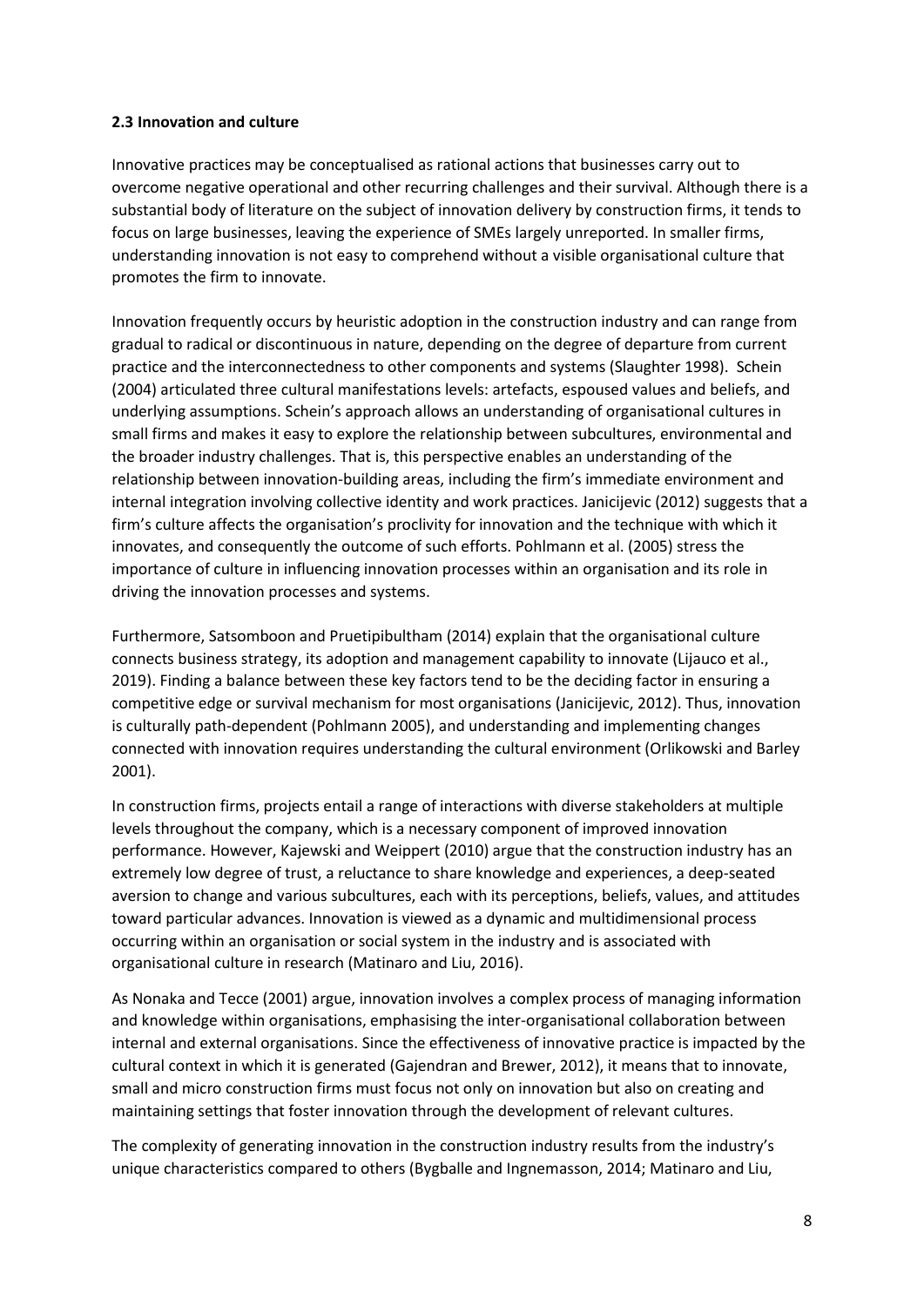2015). For an industry, primarily small and micro firms, that relies on collaboration among key stakeholders to ensure effectiveness, the level of innovation is either understudied or not effective (Matinaro and Liu, 2016).

# **2.4 Recruitment practices in construction firms**

In addressing innovation in the construction sector, one of the principal areas requiring attention is recruitment. Hueman et al. (2007) emphasise the importance of human resource management practices in supporting a firm's need to survive in challenging periods. That is, the key variables underpinning this factor, such as workforce training and retraining, staff layoff/ downsizing/freezing staff recruitment, often constitute firms' initial responses to threats to their existence. However, Erlich (2021) argues that the construction industry varies from other significant industries because it relies on a long-standing subcontracting structure. This can be likened to the gig economy, where contractual and freelancers are hired instead of full-time workers (Goswami, 2020). Friedman (2014) mentioned that observers often applaud the rise of the gig economy because it represents the aspirations of a new, entrepreneurial generation of ambitious individuals. It is important to note that whether a worker in the gig economy may be considered an employee rather than an independent contractor is significant for various government and employment laws. In general, employees enjoy the protections and benefits of such laws, whereas independent contractors are not covered.

Nonetheless, it is important to note that the Covid-19 pandemic and the UK's exit from the EU has boosted the gig economy not mainly due to the higher demand from society but partially due to job losses in the formal sectors. There is little doubt that gig work may appeal to individuals for whom it provides the flexibility to better match their skills to work projects. For example, Hurst and Pugsley (2011) suggest that self-employed individuals or groups benefit from significant non-monetary advantages such as being their own boss, establishing their own schedule, and so on. However, Burke (2011) points out that freelance employees are examples of such cohorts widely used in the construction business, albeit not for their creative entrepreneurial qualities; instead, freelance workers in the construction industry provide routine labour skills. Furthermore, although freelancers may benefit from their work arrangements, Burke argues that they contribute in their own right to entrepreneurial performance by enabling de-risking methods, decreasing financial limitations, increasing entrepreneurial strategy agility, and assisting small and micro construction firms.

# **3. Research methodology**

An overall qualitative methodology was adopted for the research. An interpretivist ideology was utilised in the data analysis. These approaches were used in order to gain a rich and in-depth understanding of the bigger picture (Saunders et al., 2019). Multiple ethnographic case studies were carried out with seven micro construction firms working on different projects. Under this approach, open-ended interviews and explorative observations are replaced with condensed equivalents that focus on specific propositions and/or issues of interest identified from existing theory and relevant literature (Baines and Cunningham, 2013). The ethnographies were conducted on five sites in the East Midlands and two in the South East region of the UK, with each one lasting up to two days. The East Midlands was chosen as a rapidly expanding sector for construction, while the South East region was also chosen due to it being at the pinnacle of economic activities in the country and, by extension, construction projects.

Some of the micro-firms studied worked as sole contractors on some projects, while other microfirms worked as subcontractors on larger projects. This offered a variety of views and a better understanding of the different situations that some micro-firms may find themselves in. The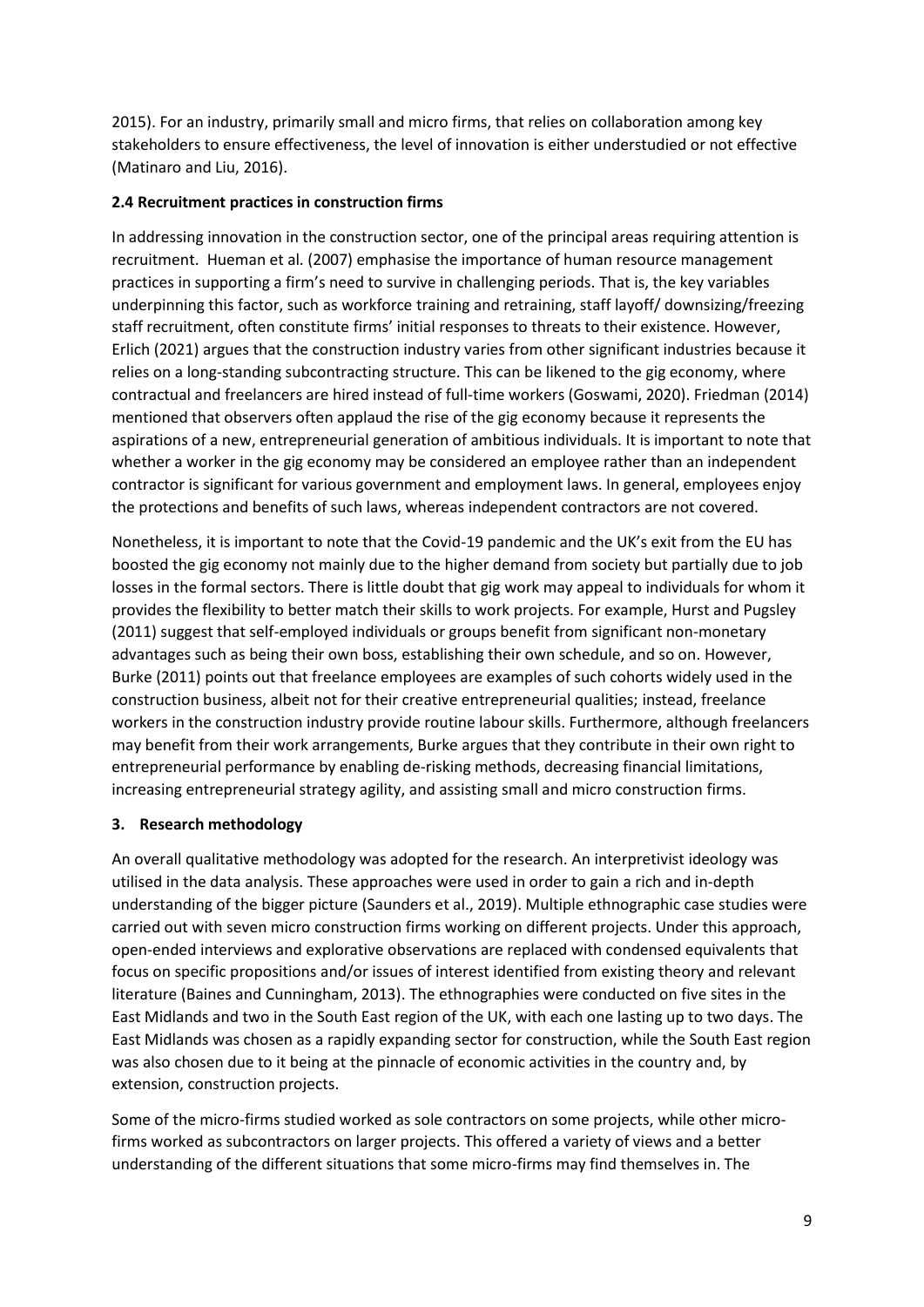research design contributed to a better understanding of the participants' cultural formation and negotiations, as well as the generation of differences (if any), labelling of deviations, and other relevant variations in organisational practices (Riain, 2009). Observations were unstructured and sought to consider various interactions between workers relating to training, communication, and leadership practices.

Semi-structured interview questions were designed to elicit workers views on how micro-firms strive and what makes them unique in their sector. This paper does not present data for individuals but uses the chosen micro-firm as the unit of analysis. This further helped in the overall understanding of the innovative practices of micro construction firms. Data collection was undertaken using audio recorders and fieldnotes. More importantly, some crucial information was collected through informal conversations with workers as they carried out their day to day tasks. A thematic analysis was conducted after a verbatim data transcription. The ethnographic data was collected before the Covid-19 pandemic, and as such, no extraordinary safety protocols were administered.

#### **4. Findings and analysis**

The profile of the participants offered a wide range of experiences to be taken into consideration. Although the profile below shows only some of the workers, due to the ethnographic data collection, more data was collected from other members of the team although not presented in the table.

| Site code       | Region of operation  | Type of work               | Years of experience |
|-----------------|----------------------|----------------------------|---------------------|
| EM <sub>1</sub> | East Midlands        | Refurbishments             | $1 - 17$            |
| EM <sub>2</sub> | <b>East Midlands</b> | <b>Bricklayers</b>         | $8 - 28$            |
| EM <sub>3</sub> | East Midlands        | New builds                 | $14 - 21$           |
| EM4             | <b>East Midlands</b> | Steelworks and groundworks | $10 - 20$           |
| EM <sub>5</sub> | East Midlands        | New builds                 | $14 - 38$           |
| SE <sub>6</sub> | South East           | Temporary structures       | $9 - 20$            |
| SE <sub>7</sub> | South East           | General builders           | $15 - 21$           |

#### *Table 1: Overview of case studies*

Data is presented using site code names and not the particular individuals. Narratives will, however, use pseudonyms of individuals to enhance the story being told.

#### **Theme 1: Freelance in the UK Construction sector – general practice**

#### *Freelancing in the construction sector*

In the freelance work sector, longevity and job security is always a significant concern. Small and micro firms always strive to ensure that future jobs are secured no matter the contractual arrangements. Many factors determine whether they are invited back by the main contractors, including compatibility, budget control, keeping to time, etc.

The complexity of the construction sector cannot be overstated. Small and micro firms, as stated, work from project to project and are traditionally not permanently employed by the principal contractors. They are contractually employed based on a given contract. As such, new contracts are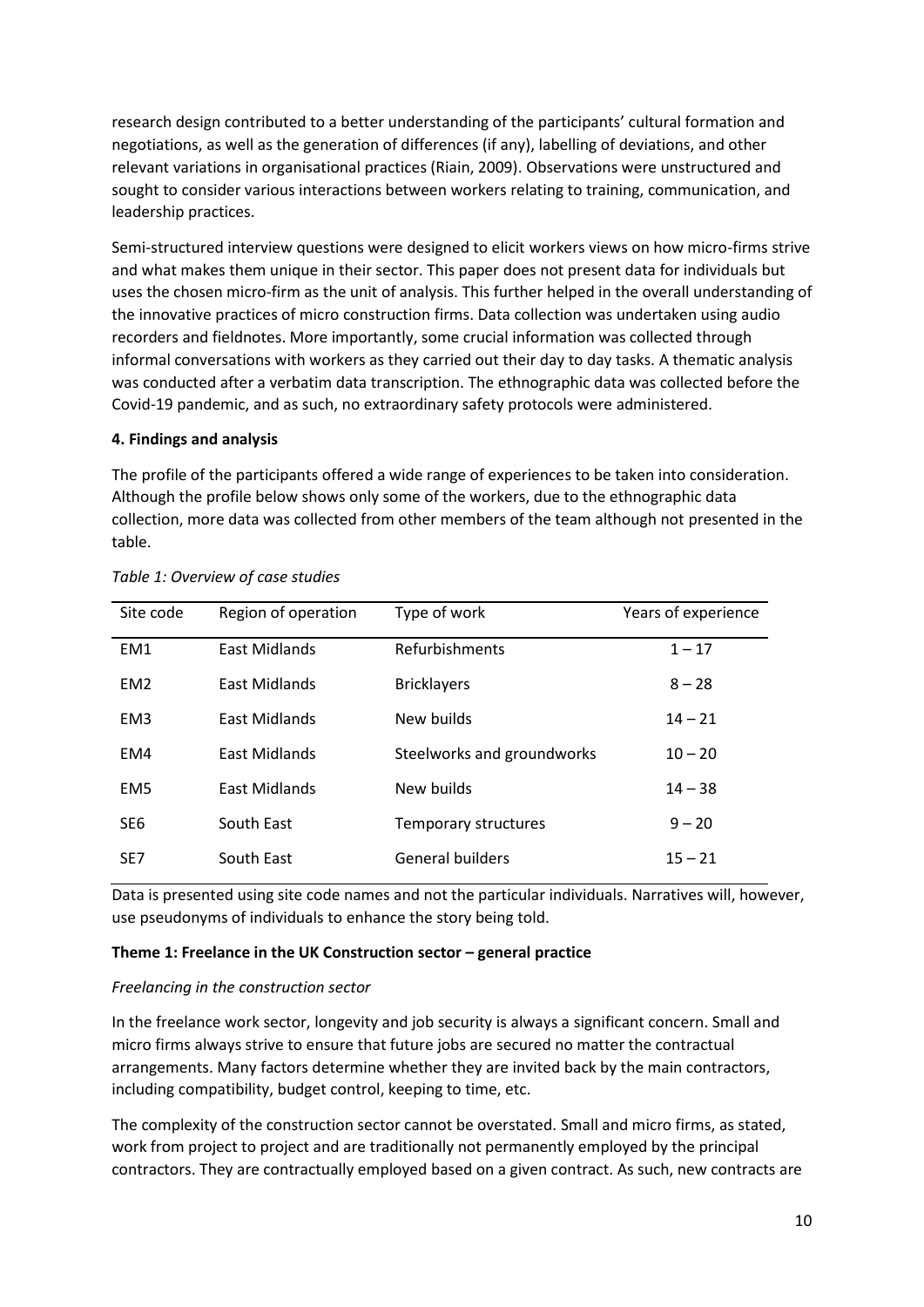drawn every time another project is undertaken. Both the principal contractor and the subcontractors try to maintain the teams they work with in order to ensure continuity. In many instances, as highlighted by the participants, principal contractors retain contract documentation from the micro firms (subcontractors) as their working relationships continue from one project to the next. Although the owner-managers of these micro-firms hoped for continuity in contractual arrangements with the principal contractors, they all shared concern about the possibility of it coming to an end for various reasons, including '*[diminished] competitive advantage'*, '*lack of large projects on the market*', '*principal contractor folding*' and '*fallout between parties*'.

Through the site visits, a site manager from SE6 stated that '*If the teams all know how they all work with each other, and they know the manner of how people lift things up. Example, if they're lifting something and they say one, two, three, some people lift on one some people lift on three. So continuity of teams is a significant advantage'*. He, as such, highlights nuances that only people who would have a continuous working relationship would consider. This is not only good for effective project completion but, more importantly, overall site safety. Although external stakeholders (e.g., project clients) may not see the difference in working teams, the micro firm workers consider themselves independent groups working on the same projects.

# *Principal contractor and subcontractor relationships*

One of the points that were raised as possibly ending the contractual arrangement was principal and subcontractor arrangements, particularly creating a good working relationship. Even though projects have an overarching goal, subcontractors have their own subgoals, e.g. bricklayers have targets of completing their external envelopes or constructing the external walls. They relied on principal contractors for some input. Some were '*happier'* when the site managers who represent the principal contractors would offer minimal input once the overall scope of works had been established. At EM4, the following was stated about their current principal contractors: '*They're quite good really. I mean they come with tickets they tell you everything is fine on it. I pass them over to our machine driver to sign to say he's happy with it and there's nothing wrong with it'. He was happy to gain approval to carry on with the work or vice versa*'. However, they believed their roles should be respected as professionals and were very uncomfortable with any form of micromanagement that would come from the site managers.

In terms of communication with the principal contractors, it was evident that most micro-firms had one person that represented their team when they were interacting with the principal contractor or even other micro-firms on site, especially when it was related to work activities. They, however, were very friendly with one another during their lunch breaks in the canteen or even making jokes while working near one another, e.g., electricians working in the same space with general builders putting up partition walls. This behaviour was observed on most sites. However, when site managers tried instructing workers on doing something they believed was contrary to what their leader had pointed out, they had to wait for the leader to approve this.

To further highlight the hierarchy or channels created between micro firms and their principal contractors, the following was revealed by an owner-manager: '*I always say if anyone's got a problem or if you aren't sure about anything, you ask [someone with experience] before you do anything. You ain't sure of anything, if you think it's safe or you're not sure it's safe, you just ask*'. - EM4. While such statements are not made to undermine site managers or representatives of the principal contractor, it is understandable how this would reinforce the need for approval from the leader in the micro firm. Understandably, micro firms, although working towards the overarching aim of project completion, have their own targets, e.g. bricklayers would primarily want to finish the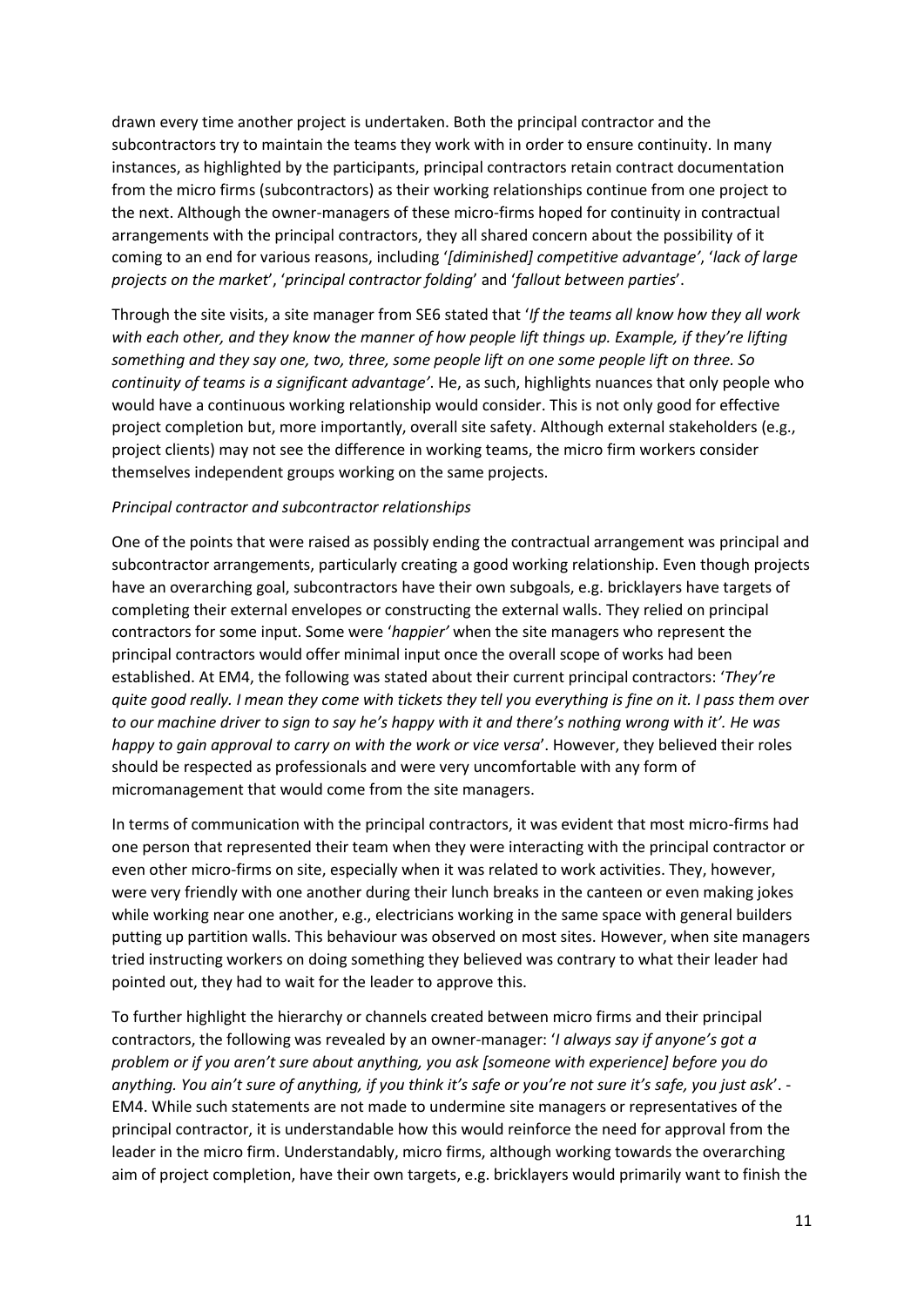external walls they have been set out to complete. The figure below sums up the typical interaction between the micro firms and other stakeholders in the projects.



*Figure 1: Interaction between small construction firms and stakeholders*

It is important to highlight that the team representative is not always the owner-manager. However, the representatives always had a vast amount of experience in the industry. Furthermore, in some instances, different people would represent the team in different situations. For example, in EM2, another experienced worker was always dealing with the site manager on safety matters. When probed further, it was revealed that he had worked on numerous large projects in different roles, so it had become his default role to interpret what the principal contractor wanted from them, i.e., more familiar with large contractor policies etc. In that same group, the owner described his role as securing the jobs (contracts).

# **Theme 2: Organisational culture of micro firms – recruitment and site practice**

# Organisational cultures of micro firms

Micro firms are fundamentally built on informal structures and practices. There are many reasons attributed to this. First and foremost, micro construction firms have histories as family businesses. The formation of micro firms has traditionally been set up to require minimal layers and structures in terms of hierarchy and independent roles. On the plus side, it will be redundant to have a human resources manager in a business that employs five people. However, it will be apparent that one person will be responsible for ensuring that workers are paid. Such roles would have evolved more than officially delegated. Their cultures embody the fundamental definition of culture, i.e. "how we do things". As such when new people join the team (regardless of their level of experience), the owner-manager would usually show them how they operate in general. The following was quoted at EM1: '*Two of [my workers] have never been on my site before so they come in and learn to accept how we do things, how I want them to work and how we go about change and discuss if we don't wanna do that one. Erm, all the other guys have worked for me and know what my expectations are*'. This induction approach is informal and allows the new member to question practices. Unfortunately, if such a process is formalised, the new workers are reluctant to question practices that they deem fixed and immovable, i.e. who am I to question what is set in stone?.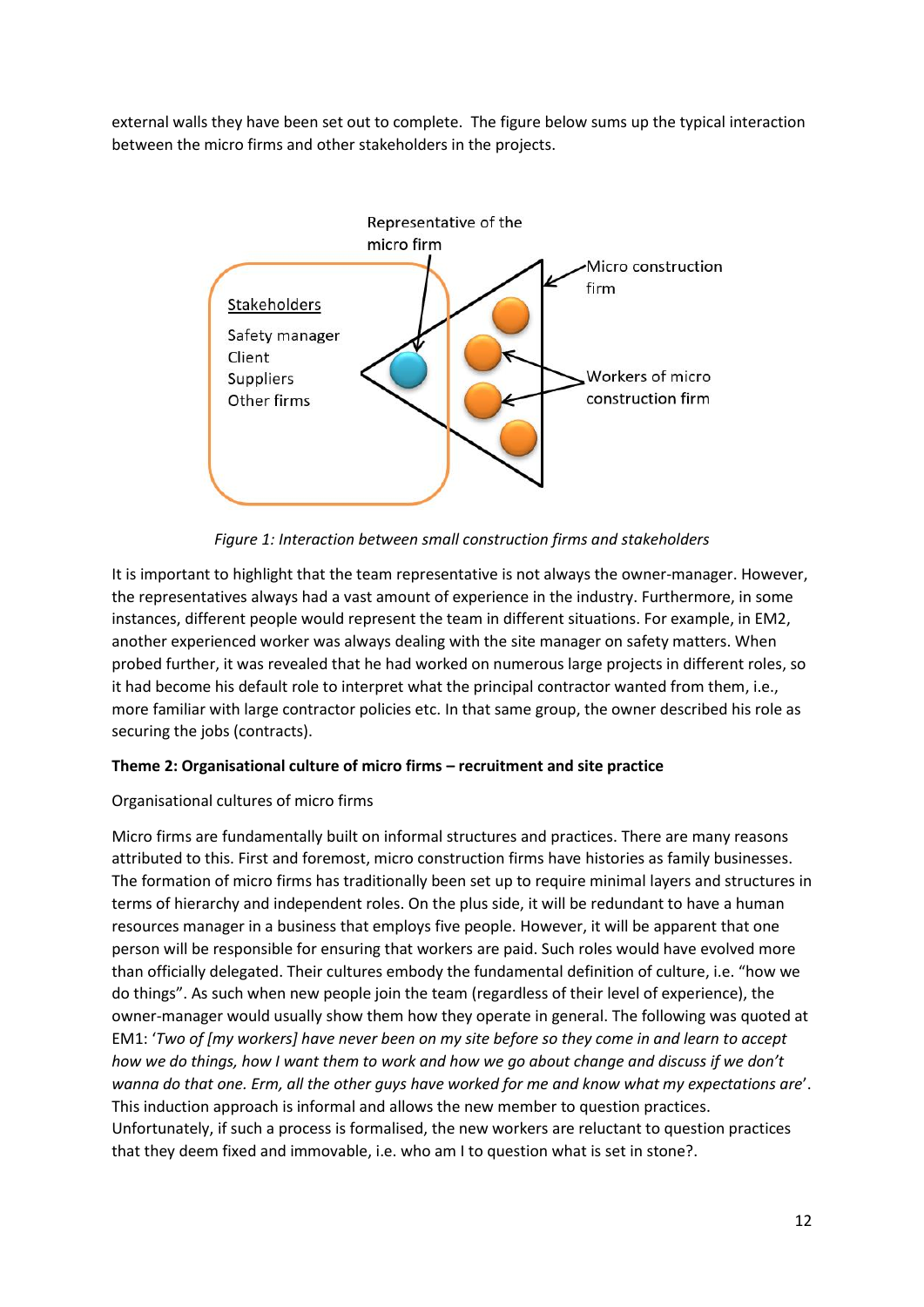The cohesion amongst the workers was observed in many interactions. They spoke about personal/family lives with one another, and this highlighted the absence of barriers and closeness of the team members. Also, when questions were asked, the workers tended to use words such as '*we'*, '*us'*, '*our'* and other collective words to emphasise their communal nature. Having identified how unified these teams appeared, it was important to understand how they brought on new members, i.e. recruitment.

## *Recruitment*

In line with the informal approaches indicated as practised by micro firms, their recruitment process also embodies this approach. Word-of-mouth is the key technique that is adopted.

'*When we need a member to join our gang, we put out the word that we need someone with a particular skill. But if none of the guys in the gang knows the person who wants the job, we start wondering why. And then we ask other people we know whether they also know him and if they do, we'll ask about him as a person and about him as a worker*' – SE6.

The vetting process that they utilise is very effective in identifying compatibility. When recruiting new members, the worker's experience can be objectively established, but whether the person is well-suited for their team requires more subtle evaluation. Word-of-mouth can offer a background on the person's past behaviour with teammates. Such feedback is more thorough than official references from past employers. Also, people could have a near-perfect résumé, yet their people skills or teamwork could create many issues for the team, thereby disrupting progress.

While on-site with EM1, it was stated that: '*Erm again this is down to the people that you employ to carry out the task really. Erm, there is risk in everything we do in life and not just in the construction industry. Erm, I hope the people are bright enough here to look at situations and decide what the risk actually is and what level of risk it is. And then discuss what we need to make sure we haven't got any or a little or minimise it*'. The teams have other concerns beyond the team compatibility of the new recruits. Safety is a serious concern on most construction sites, and it is crucial that new workers do not take unnecessary risks. More importantly, risks and dangerous situations on construction sites affect people in the work team and other stakeholders. '*We've all got to [be safe] every night. Every time I walk off-site, we can come back the next day*'. – Team leader of EM5. The leaders feel responsible for their workers and will ensure they do not recruit new people who will disrupt this: '…*because you're small size, you're all together. What you do can affect somebody else*'  $-$  SE7.

# *Site practice*

It was evident that the workers believed their practices were more efficient than those of the larger firms. Participants who had worked on large firms before were quick to highlight the major differences and emphasise the efficiency in their interactions. '*On a smaller site, you work with everybody all day. Here we've got sparkies sparking all day going on top of everybody so we have talks with them all*' – EM2. Although he believed they had independent goals for their teams, he believed they had to take other micro-firms into consideration and not make their roles any more unsafe or unduly difficult. The leader of EM1 had been a team supervisor for a large firm before, and he stated: '*I feel it's easy to manage at our level because we can talk it through*'. He had concerns about communication in large firms, and the main reason was that workers did not have an equal sense of teamwork and had individualistic tendencies.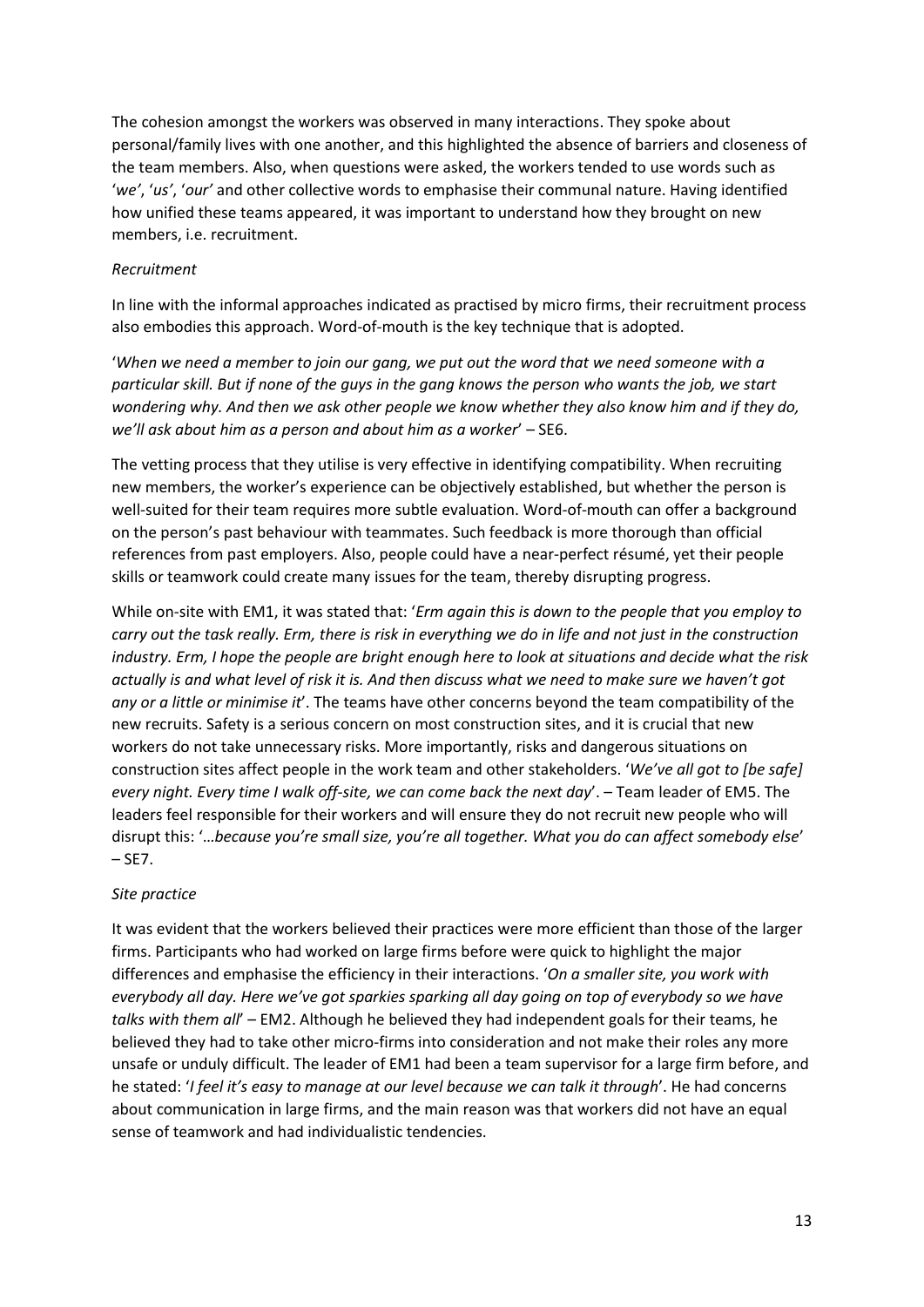At EM2, the owner stated that '*When you get bigger, you don't know everybody personally'*. He added that they did not engage with many subcontractors on sites because he believed each team was focused on their own targets. This statement was supported by another one of his colleagues. They believed they could work safer '*if they kept to themselves*' i.e. minimal interaction with other teams. The team leader of EM4 pointed out that larger firms put more emphasis on bureaucratic processes, and that made work difficult. He also added that it hindered productivity in many areas, particularly with ineffective safety measures. '*Also, the bigger the company, I find personally that*  you put that much health and safety in you can't do it and it takes you forever to do your job' (EM4). He added that the bureaucratic addition of safety measures almost indicated that activities were being separated from safety measures. He emphasised that any activity that had to be carried out needed to be executed safely, i.e. no need to separate the two concepts. He also added that that could create some confusion between policies and practices. Workers with smaller firms are under regular support from one another, particularly new and less experienced workers.

# *Tacit knowledge transfer*

Unlike large firms, smaller firms do not have the luxury of sending their workers to train in form settings. Moreover, they believe on-site training is more effective as it presents the challenges that the workers will deal with eventually. However, all experienced workers insisted on ensuring that new workers were always working with someone more experienced, i.e. training. They believed there were certain competencies that they could not teach explicitly. The tacit knowledge being transferred is critical in workers' development. Such knowledge, unfortunately cannot be assessed through formal tests such as the Construction Industry Training Board's Health and Safety Test. While on-site with EM1, an experienced worker was quoted as follows:

'*I don't think you can replicate anything in the classroom that happens on-site. I think you can only be made aware of risks in the classroom… I think when you're on-site, and the environment changes and you have the noise that goes with it and the different trades, different people err that's the experience you need*.' (EM1)

Although training simulations claim to mimic site practices a worker who was only a year on site stated that he had done some formal training and believed his training on site had given him knowledge that he did not acquire in the classroom setting. He believed the controlled conditions limited real-life experiences.

#### At EM3, this was added: '*Yeah, [construction training] is hands-on*'.

It was also discovered that learning from mistakes was a different experience on site: *'… on-site training because when you get into it, you know what you've done wrong whereas, in the classroom, you don't get the experience they just give you answers.'* – EM1

The other workers were also unable to pinpoint exactly what they do not appreciate about the formal training method, but they only explained that 'site experience' is instead needed to develop skills. This is one of the inexplicable characteristics of tacit knowledge.

#### **Theme 3: Innovation and innovative practice**

There are many areas where the workers that were considered in the study believed they were more efficient. Their innovative practices may, however, be frowned up by larger construction firms primarily because they are not defined by formal policies and procedures. In addition, larger firms do not adopt this practice because of the size of their workforce and the history and risk of the construction industry's compensation culture. This has led to a significant fear of legal ramifications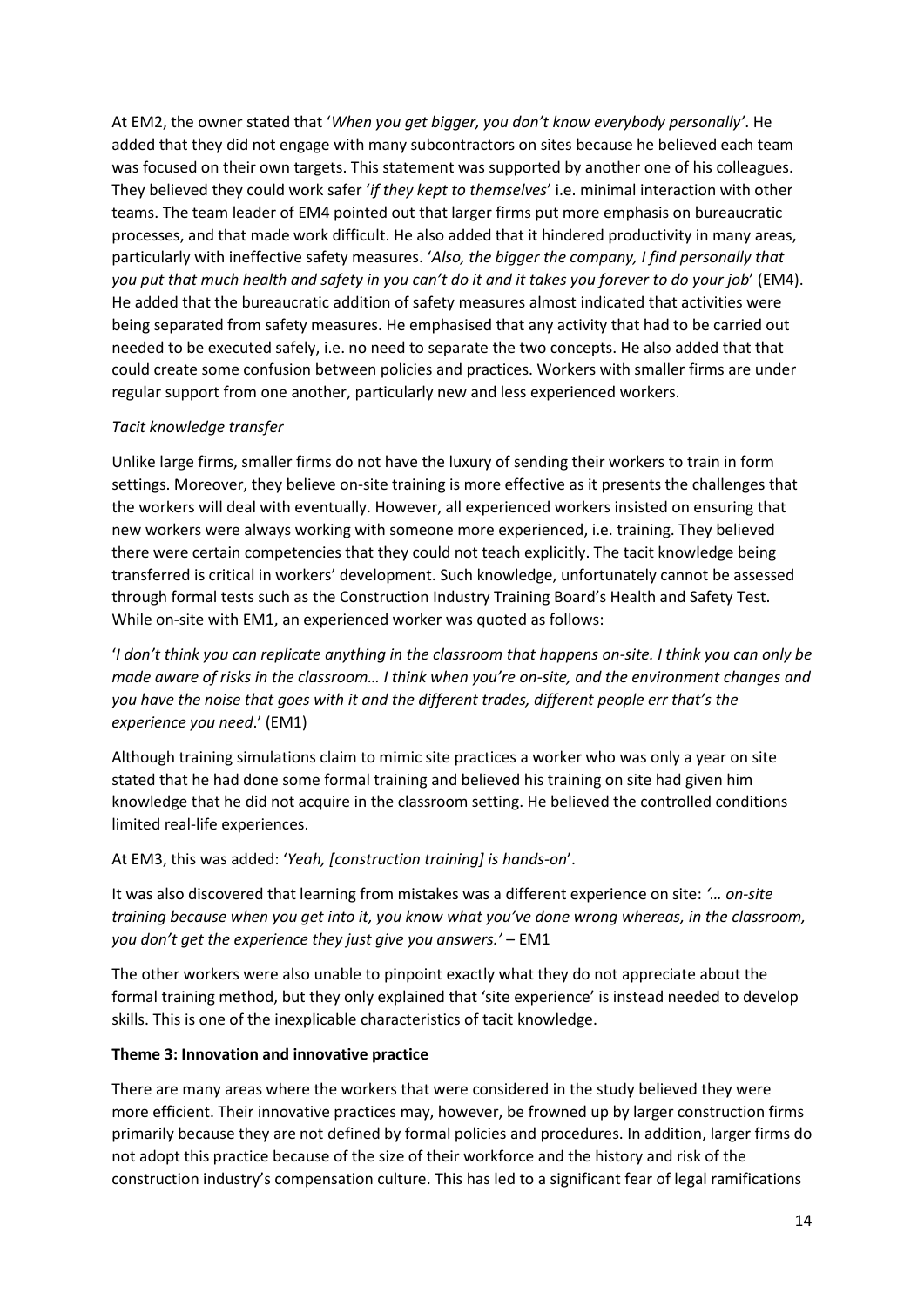of omissions in workplace arrangement, i.e. workers sign forms of consent for induction, understanding safety procedures etc.; however, such an approach mainly makes their practices procedural rather than a necessity.

# *Creating a collective culture*

One of the key innovative practices adopted by micro firms is their approach to enculturation, i.e., learning cultures and what they entail. This is very important to instil the concept of a common goal in new workers, which fundamentally ensures better participation and improved productivity. While on-site, the following scenario (presented as a narrative) was observed:

Narrative: *During a lunch break on case study one, while all the workers were all having their meals together, one of the newer workers decided to have his meal away from his colleagues. One of the experienced workers on the site left the 'make-shift' dinner table and went to call him to come and join all the others. The older worker did not command this request, but he asked this in a comforting manner.*

The new worker, who would, at this stage, feel like an outsider to the group, decided to eat alone. By inviting him to join the main group, he would essentially feel included in the team. Also, another crucial situation that would happen at this stage was to share personal information with the team as they all did. One reason why it was imperative that he joined the team at the lunch break was that the workers often discussed challenges that they had experienced while working. This rare teaching experience would not be captured if they played individual roles and refused to share. Also, as workers often mentioned, they were unsure how they had learnt certain practices; this was clearly one way to unintentionally pass vital tacit knowledge. This clearly demonstrates a tacit influence on collectiveness.

# *Leadership skills and effective span of control*

One of the critical points raised by most participants was the importance of good leadership and its impact on small working teams. All the leaders acknowledged that smaller teams were a '*luxury'* that larger firms did not have. Knowing their workers and teammates personally was a sense of pride for them. They often merged family matters with work conversations. The leaders were proud of the pseudo-family units they had created.

*'… because you know more personally, don't you? When you get bigger, you don't know everybody personally'* (EM3 team leader). On an abstract level, it is assumed that having a small team is always easy to manage. From the data analysis, it was clear that the size of the team and the skills of the leaders would have to be inseparable traits if the team wished to be successful. Nasrallah et al. (2015) use mathematical modelling to establish this peculiarity that all these micro-firms seem to be doing as second nature. Leaders and managers of larger firms do not have the personal bond that is exhibited in micro firms. If larger firms want to gain better cooperation amongst workers, they resort to the use of systems and policies. Thereby the resulting relationship is a coercive group and often results in conflicts and fractured relationships. The leaders and other experienced workers had taken roles of protective and father-figure roles in their teams. *'[As a leader] you need to be able to do your own job as well as working with other people with your health and safety in place'*. (EM1).

The leaders of the teams believed the workers were knowledgeable enough to make autonomous decisions. They had empowered their workers to assess and mitigate risks independently. This practice is one that large firms are known to avoid due to the potential legal issues that can come up if workers get injured. As such large firms often have mandatory personal protective equipment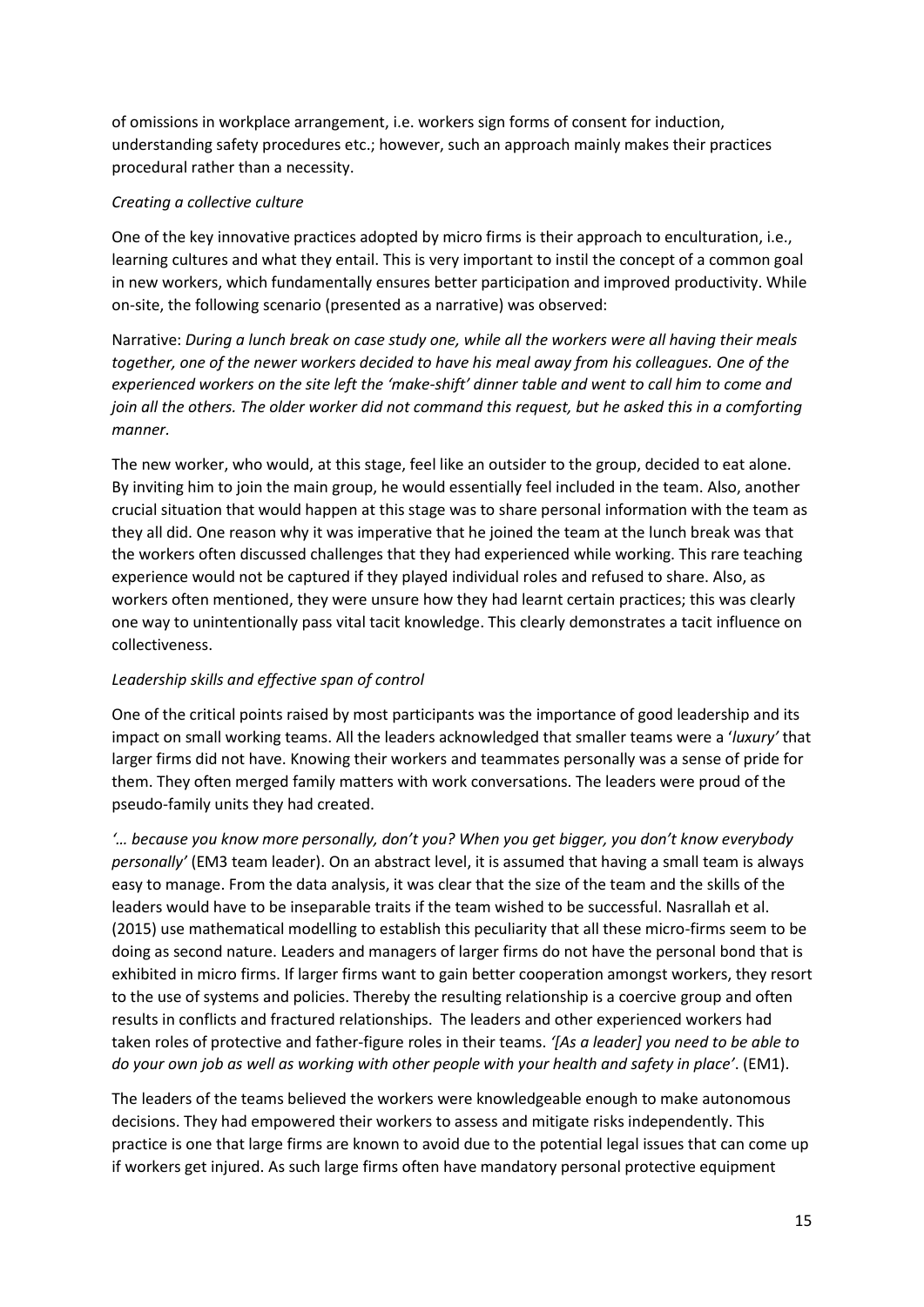(PPE) usage at all times. The micro-firms observed in this study tended to use the PPE when needed. Their approach is the recommended approach according to the Health and Safety Executive (HSE).

Coincidentally, this display of safety practice by micro and large firms was observed when visiting EM1.

Narrative: *One of the micro firms was adjacent to a large construction site run by a multinational construction firm – even though they were both working for the same client, their projects were completely different. The hoarding separating the two sites was a see-through style, and as such, the workers on both sides could see each other. The workers on the small construction site were not wearing hard hats for all activities, unlike those on the large site. However, some of the workers on the small sites were wearing hard hats, and after enquiry, it was revealed that this was the case because of the activities they were undertaking; that is, their tasks required head protection. However, the policy of the large site dictated that everyone present on site had to wear a hard hat, goggles, gloves, steel toe boots and hi-vis vests, and this had some of their workers confused. They were under the impression that they were working for the same client and technically working on the same piece of land, and hence, the same rules were to apply to both parties. For this reason, some of the workers on the large project protested the act of wearing hard hats for every activity. This issue escalated to a level where the workers refused to work. It took quite some time, and some explanation before the workers understood that their project was different, and for that matter, policies and practices were different.*

Assessing the practices of the micro firm revealed that they were working safely. The workers were using the right PPE at the right time without having to be prompted. Empowering workers will improve productivity and job performance, job satisfaction as a whole, and better commitment to the team. Thus the micro firm workers felt more invested and were willing to do more for the team.

# **5. Conclusions**

This paper has explored the innovative entrepreneurial practices adopted by freelancers, particularly small and micro construction firms when faced with challenges in the gig economy. Seven ethnographic case studies were undertaken to understand the workers of these firms from within their operational settings. This approach enabled a better understanding of the different challenges these freelancers face and their entrepreneurial strategies to circumvent them; hence, we captured and analysed these sufficiently to address the research aim. We are, in some ways, broadening the definition of entrepreneurial activity (Bird and Schjoedt, 2009)

We highlighted the experiences and strategies in practices of these small and micro firms as they manage and embrace ambiguities, from the challenges of the principal contractor and subcontractor relationships and that resulting from various stakeholders. Our findings revealed that these firms adopt innovative methods such as experienced employees using tacit knowledge to provide experiential learning to newer workers on less demanding jobs. Hence, by creating collective cultures and ensuring effective tacit knowledge transfer, these freelancers can overcome the risks of the gig economy ingeniously.

This paper also identified that freelancers are able to establish business continuity in the gig economy through innovative but informal practices, which may often be frowned upon by the larger construction firms due to the latter's size and fear of legal consequences. This leads to one of the key contributions of this paper, which centres on the overlooked but effective innovative and entrepreneurial practices of these small and micro firms; for example, by creating 'family-like'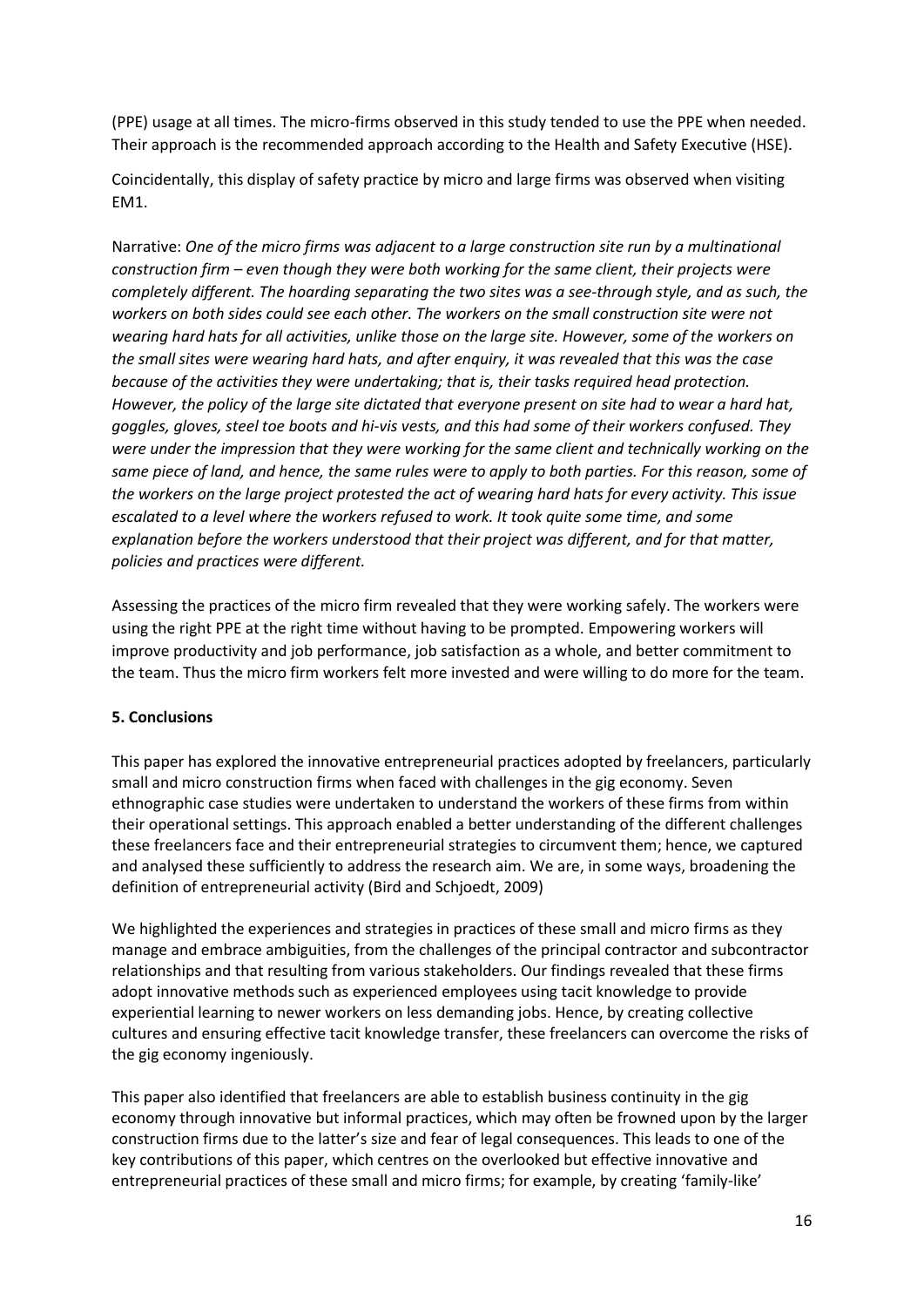relationships among their work teams, their workers were empowered to assess and mitigate risks independently. These working relationships with other teams on site enable them to collaborate and migrate from gig to gig, ensuring their familiarity and networks continuity.

Therefore, this paper has practical and theoretical implications for both freelancers and the wider industry. Our findings highlight the significance of small and micro firms' informal but effective entrepreneurial practices in the construction sector and what larger firms can learn from them. The findings of this paper can have a significant impact on innovation policy by encouraging greater entrepreneurship in what is usually seen as a low-innovation business. It sheds vital light on the importance to the industry and broader stakeholders, including policymakers and principal agents, embracing and encouraging the 'good', innovative and entrepreneurial practices that small and micro firms use to facilitate effective knowledge transfer, business continuity, and sustain employment. Hence, it is evident from our study that freelancers in the construction sector enable entrepreneurial and business practices, reducing unnecessary costs and ensuring survival in the gig economy, especially in challenging times.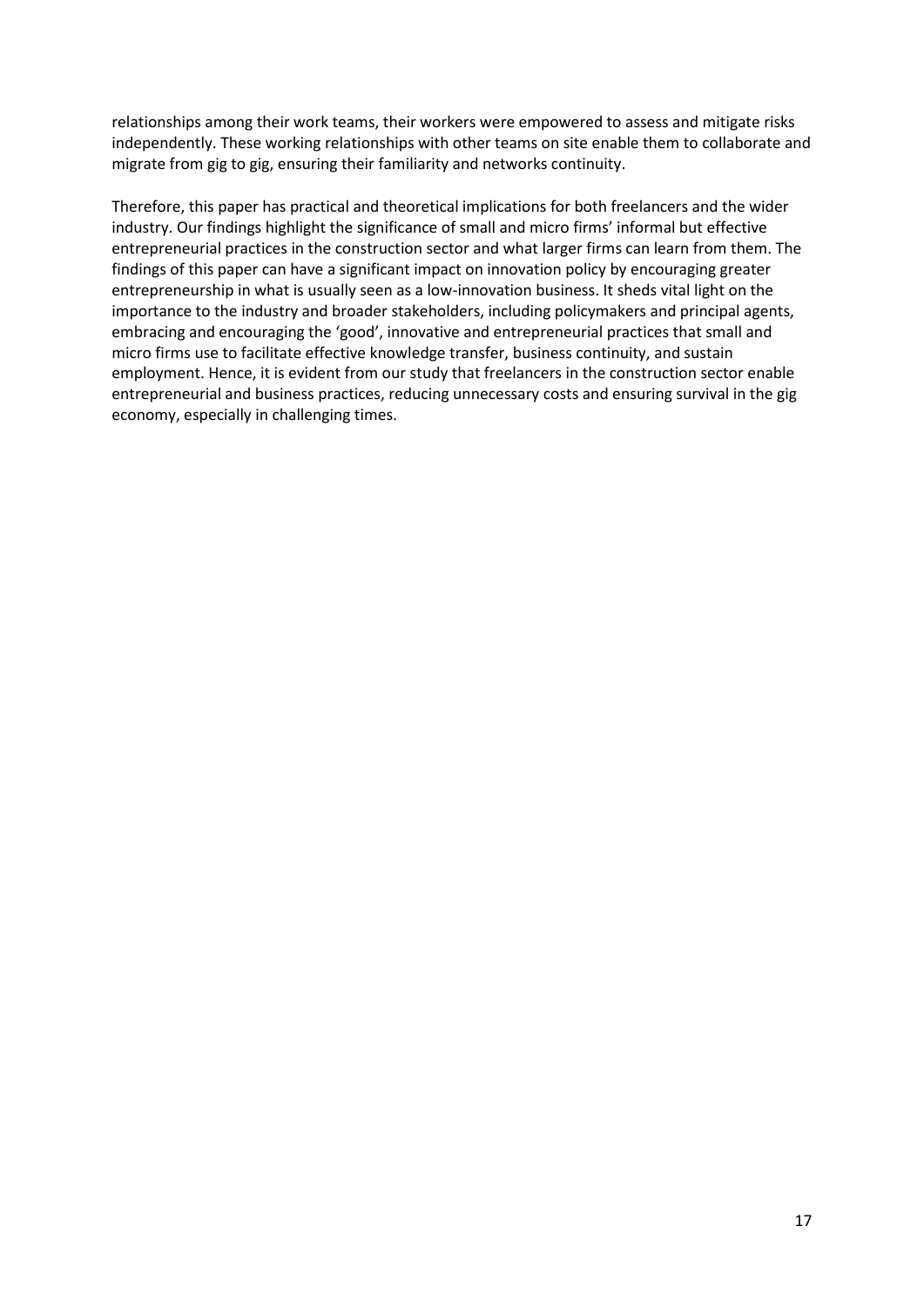## **References**

Abraham, K. G., Haltiwanger, J. C., Sandusky, K., and Spletzer, J. R. (2018) Measuring the Gig Economy: Current Knowledge and Open Issues. Research Papers in Economics.

Baines, D. and Cunningham, I. (2013) Using comparative perspective rapid ethnography in international case studies: Strengths and challenges. *Qualitative Social Work*, 12(1), pp. 73–88. doi: 10.1177/1473325011419053.

Baitenizov, D. and Patlasov, O. Y. (2016) Features of development of freelance on the Russian labour market: sociological aspect of the analysis". *The Science of Person: Humanitarian Researches*, 4(26), pp. 156–165.

Baitenizov, D. T., Dubina, I. N., Campbell, D. F., Carayannis, E. G. and Azatbek, T. A. (2019) Freelance as a creative mode of self-employment in a new economy (a literature review). *Journal of the Knowledge Economy*, 10(1), pp. 1-17.

Baitenizov, D., and Patlasov, O. Y. (2016). Features of development of freelance on the Russian labour market: sociological aspect of the analysis. *The Science of Person: Humanitarian Researches*, 4(26), pp. 156–165.

Bartholomew, D. (2008) Building *on knowledge: developing expertise, creativity and intellectual capital in the construction professions.* Oxford, Blackwell Publishing,

Blayse, A. M. and Manley, K. (2004). Key influences on construction innovation. *Construction Innovation*, 4(3), 143-154.

Blayse, A.M. and Manley, K. (2004) Key influences on construction innovation. *Construction Innovation*, 4(3), pp. 143-154.

Bögenhold, D., Heinonen, J. and Akola, E. (2014) Entrepreneurship and independent professionals: social and economic logics. *International Advances in Economic Research*, 20(3), pp. 295–310.

Bögenhold, D., Heinonen, J. and Akola, E. (2014) Entrepreneurship and independent professionals: social and economic logics. *International Advances in Economic Research*, 20(3), pp. 295–310.

Boyd, N. G., and Vozikis, G. S. (1994) The influence of self-efficacy on the development of entrepreneurial intentions and actions. *Entrepreneurship Theory and Practice*, 18, pp. 64–77.

Burke A.E. (2011) The Entrepreneurship Role of Freelancers - Theory with Evidence from the Construction Industry. *International Review of Entrepreneurship*, 9 (3), pp. 131-158.

Burke, A. (2011) The entrepreneurship enabling role of freelancers: theory with evidence from the construction industry. *International Review of Entrepreneurship*, 9(3), pp. 1-28.

Burke, A.E. (2012) *The Role of Freelancers in the 21st Century British Economy*. PCG Report, London, PCG.

Burke, A.E. (2015) *The Handbook of Research on Freelancing and Self-Employment*. Dublin: Senate Hall Academic Publishing. *Business and Industrial Engineering*, 9(5), pp. 1474-1478.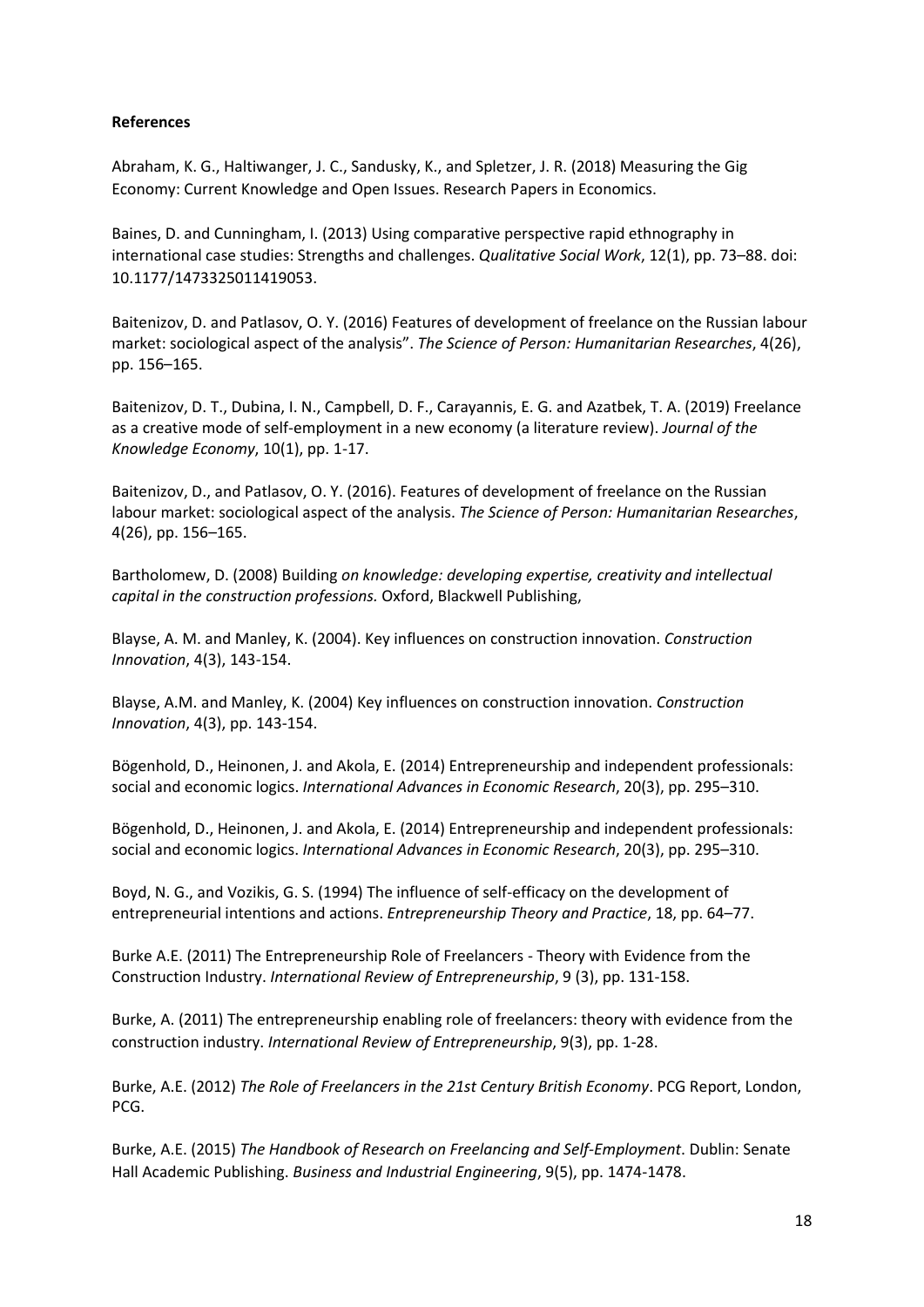Bygballe, L.E., Ingnemasson, M. (2014) The logic of innovation in construction. *Industrial Marketing Management*, 43 (3), pp. 512-524.

Cantillon, R. (1755/1931) *Essai sur la Nature du Commerce en Général*. MacMillan, London

Cavusgil, T., Calantone., S. and Zhao, Y. (2003) Tacit knowledge transfer and firm innovation capability. *Journal of Business and Industrial Marketing*, 18(1), pp. 6–21.

Chugh, R. (2017). Barriers and enablers of tacit knowledge transfer in Australian higher education institutions. *International Journal of Education and Learning Systems*.

Dombrowski, C., J. Y., Kim, K. C., Desouza, A., Braganza, S. Papagari, Baloh, P. and Jha, S. (2007) Elements of innovative cultures. *Knowledge and Process Management*, 14(3), pp. 190–202. [https://doi.org/10.1002/kpm.279.](https://doi.org/10.1002/kpm.279)

Egan, J. (1998) *Rethinking Construction*. Department of the Environment, Transport and the Regions, London.

Egbu, C. O. and Robinson, H. S. (2005*) Construction as a Knowledge-Based Industry*. In: C. J. Anumba, C. O. Egbu and P. M. Carrillo (eds). Knowledge Management in Construction. Blackwell Publishing, Oxford.

Eisenhardt, K. M., and Graebner, M. E. (2007) Theory building from cases: opportunities and challenges. *Academy of Management Journal*, 50, pp. 25–32.

engineering and technology. *International Journal of Social, Behavioral, Educational, Economic,*

Erlich, M. (2021) Misclassification in construction: the original gig economy". *ILR Review,* 74(5): 1202–1230.

Facilities Management and Engineering Conference*,* EDP Sciences, 15, p. 8.

Farmer, M. (2016) *The Farmer Review of the UK Construction Labour Model: Modernise or die*. Construction Leadership Council.

Florida, R. (2002) *The rise of the creative class*. New York, Basic Books.

Friedman, G. (2014) Workers without employers: shadow corporations and the rise of the gig economy. *Review of Keynesian Economics,* 2(2), pp. 171–188

Gajendran, T., and G. Brewer. (2012) Cultural consciousness and the effective implementation of information and communication technology. *Construction Innovation*, 12(2), pp. 179–197. [https://doi.org/10.1108 /14714171211215930](https://doi.org/10.1108%20/14714171211215930)

Gartner, W. B. (1989) Who is an entrepreneur? is the wrong question. *Entrepreneurship Theory and Practice,* 13, pp. 47–68.

Gelderen, M. (2000) Enterprising behaviour of ordinary people. *European Journal of Work and Organizational Psychology*, 9, pp. 81-88. 10.1080/135943200398076.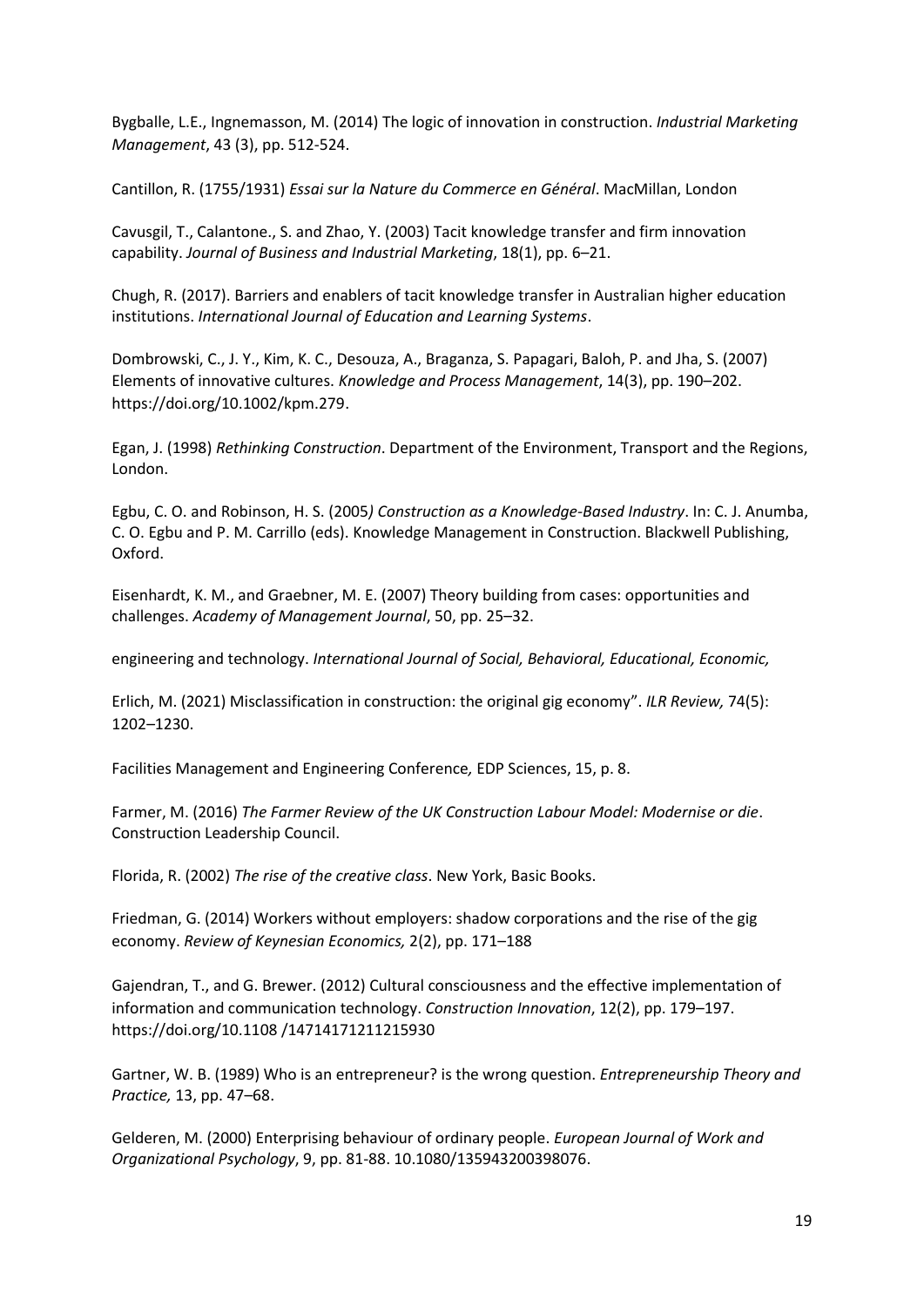Gheorghe, M. (2015) State of freelancing in IT and future trends: World academy of science,

Gonzalez, R., and Melo, T. (2018) Innovation by knowledge exploration and exploitation: An empirical study of the automotive Industry. *Gest. Prod.*, 25(1), pp. 1–15.

Goswami, M. (2020) Revolutionising employee-employer relationship via gig economy. Materials Today. *Proceedings*[. https://doi.org/10.1016/j.matpr.2020.09.436.](https://doi.org/10.1016/j.matpr.2020.09.436)

Greenwood, R., Raynard, M., Kodeih, F., Micelotta, E.R. and Lounsbury, M. (2011) Institutional complexity and organisational responses. *Academy of Management Annals*, 5 (1) pp. 317-371

Halim, H. A., Ahmad, N. H., Ramayah, T., Hanifah, H., Taghizadeh, S. K., and Mohamad, M. N. (2015) Towards an Innovation Culture: Enhancing Innovative Performance of Malaysian SMEs. *Academic Journal of Interdisciplinary Studies*. 4(2), pp. 85-93.

Haugbolle, K., Forman, M. and Bougrain, F. (2015). Clients shaping construction innovation. In: F. Ørstavik, A. Dainty and C. Abbott (Eds.), *Construction innovation*. Chichester, West Sussex: Wiley Blackwell. pp. 119-135

Howells, J. (2006) Intermediation and the role of intermediaries in innovation. *Research Policy*, 35, pp. 715–728.

Huemann M, Keegan A, Turner JR. (2007) Human resource management in the project-oriented company: a review. *International Journal of Project Management*. 25, pp. 315–323. doi:10.1016/j.ijproman.2006.10.001

Hurst, Erik and Benjamin Wild Pugsley. (2011) What do small businesses do? *Brooking Papers on Economic Activity*, Autumn, pp. 73-118.

Janicijevic, N. (2012) The influence of organisational culture on organisational preferences towards the choice of organisational change strategy. *Economic Annals*, 57(193), pp. 25–51.

Kajewski, S., and A. Weippert. (2010) Managing innovative change within organisations and project team environments. In *Challenges, opportunities and solutions in structural engineering and construction*, 823–828. Boca Raton, FL, CRC Press.

Kotabe, M., Martin, X. and Domoto, H. (2003) Gaining from vertical partnerships: Knowledge transfer, relationship duration, and supplier performance improvement in the U.S. and Japanese automotive industries. *Strategic Management Journal*,24(4), pp. 293–316.

Latham, M. (1994) *Constructing the Team*. HMSO, London.

Matinaro, V. and Liu, Y. (2015) Virtual design and construction: innovation process and diffusion in Finnish construction business. *International Journal of Innovation and Learning*, 18 (2), pp. 133-150.

Modi, S., and Mabert, V. (2007) Supplier development: improving supplier performance through knowledge transfer. *Journal of Operations Management*, 25, pp. 42–64. DOI:10.1016/j.jom.2006.02.001.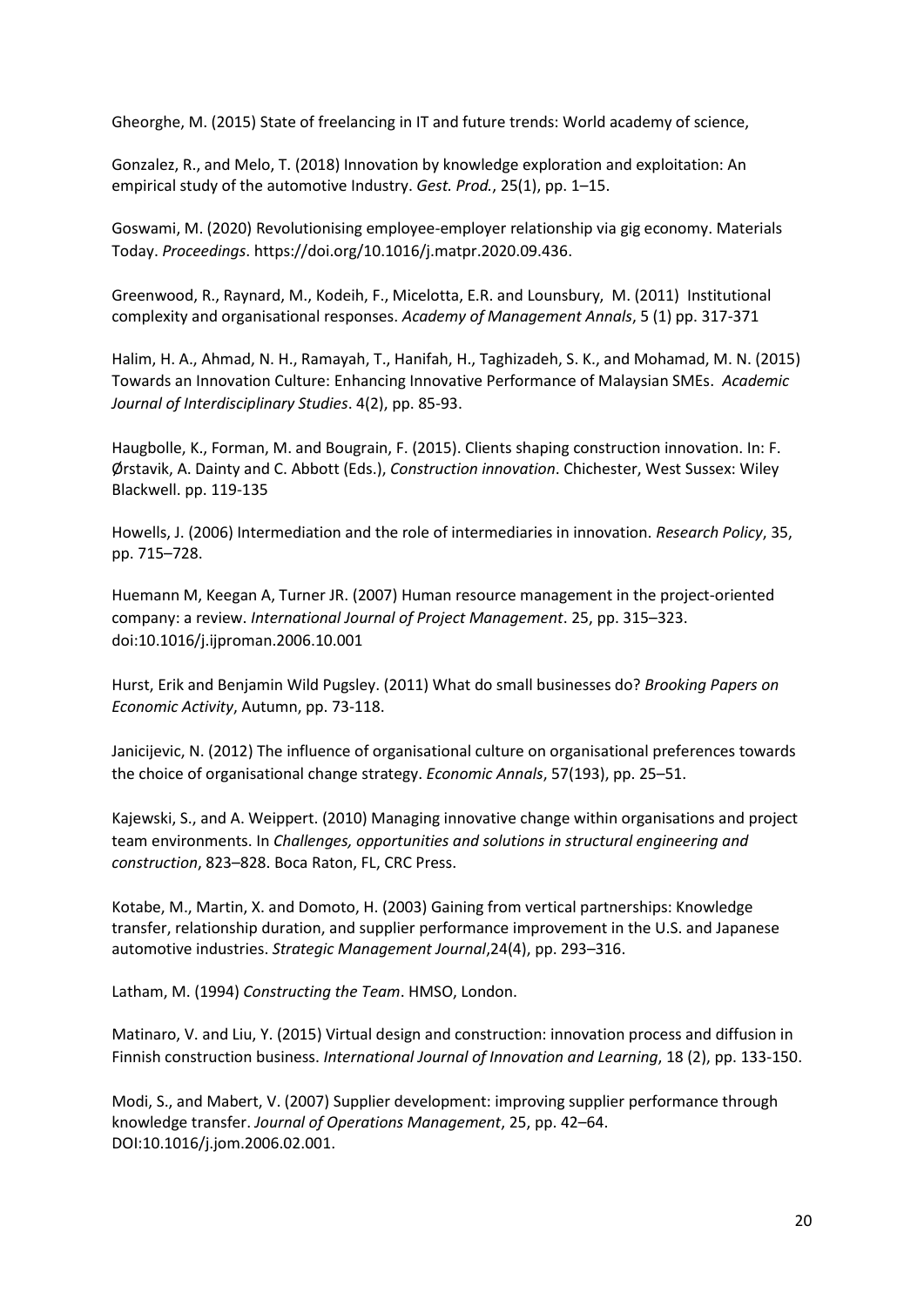Monczka, R. M., Blascovich, J. D., Markham, W. J., Parker, L. M., & Slaight, T. H. (2010) *Value focused supply: Linking supply to competitive business strategies*. CAPS Research.

Morisson A. (2019). A Typology of Places in the Knowledge Economy: Towards the Fourth Place. In: F. Calabrò, L. Della Spina, C. Bevilacqua (eds) *New Metropolitan Perspectives*. ISHT 2018. Smart Innovation, Systems and Technologies. Cham, Springer. pp. 444-451

Mueller, S., Thierry, V., and Bjorn, S. (2012) What do entrepreneurs actually do? an observational study of entrepreneurs' everyday behaviour in the start-up and growth stages. *Entrepreneurship Theory and Practice,* 36, pp. 995–1017.

Nasrallah, W.F., Ouba, C.J., Yassine, A. A. and Srour, I.M. (2015) Modeling the span of control of leaders with different skill sets". *Computational and Mathematical Organization Theory*, 21(3), pp. 296-317**.**

Nasrun, M., Nawi, M., Baluch, N. and Bahauddin, A. Y. (2014) Impact of fragmentation issue in construction industry : an overview 3 discussions. *Building Surveying, Facilities Management and Engineering Conference*, 15, p. 8. EDP Sciences.

Nasrun, M., Nawi, M., Baluch, N. and Bahauddin, A.Y. (2014) Impact of fragmentation issue in

Orlikowski, W. J., and Barley, S. R. (2001) Technology and institutions: What can research on information technology and research on organisations learn from each other? *MIS Quarterly*, 25 (2), pp. 145–165. [https://doi.org](https://doi.org/) /10.2307/3250927

Pérez-Salazar, M. D. R., Lasserre A. A. A., Cedillo-Campos,, M. G. and González, J. C. H. (2017) The role of knowledge management in supply chain management: a literature review. *Journal of Industrial Engineering and Management,* 10(4).

Pohlmann, M., Gebhardt, C., and Etzkowitz, H. (2005) The development of innovation systems and the art of innovation management: strategy, control and the culture of innovation. *Technology Analysis and Strategic Management,* 17 (1), pp. 1–7. https://doi.org/10.1080/09537320500044206.

Polanyi, M. (1966) *The tacit dimension*. London, Routledge and Kegan Paul.

Raiden, A., Loosemore, M., King, A. and Gorse, C. (2019) *Social Value in Construction*. Abingdon, Routledge.

Ravenelle, A. J. (2017) Sharing economy workers: selling, not sharing. *Cambridge Journal of Regions, Economy and Society*, 10(2), pp. 281-295.

Ravenelle, A. J. (2019) We're not uber: control, autonomy, and entrepreneurship in the gig economy", *Journal of Managerial Psychology*, 34 (4), pp. 269-285

Riain, S. Ó. (2009) *Extending the Ethnographic. In: The SAGE Handbook of Case-Based Methods.* London, Sage Publications, 289.

Ryan, J. C., and Tipu, S. A. A. (2013) Leadership effects on innovation propensity: A two-factor full range leadership model. *Journal of Business Research*, 66 (10): 2116–2129. [https://doi.org/10.1016/j.jbusres.2013.02.038.](https://doi.org/10.1016/j.jbusres.2013.02.038)